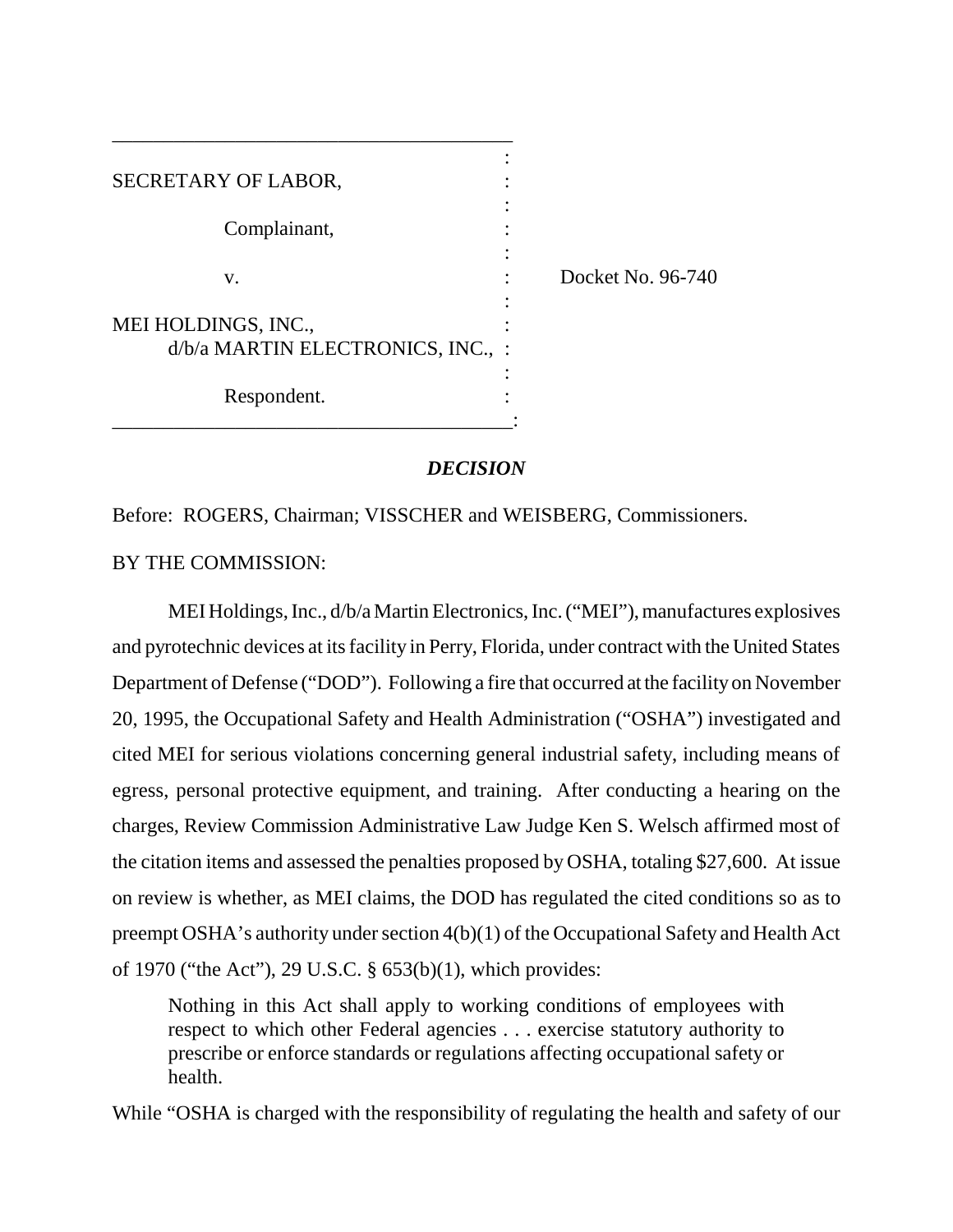nation's workforce," there are other federal agencies with authority "over specific industries" that have the authority to promulgate employee health and safety standards; Congress, by enacting section 4(b)(1), sought "to avoid duplication of effort and resources." *In re Inspection of Norfolk Dredging Co.*, 783 F.2d 1526, 1530 (11th Cir. 1986), *cert. denied*, 479 U.S. 883 (1986). For the following reasons, we conclude that OSHA, not the DOD, had authority over the cited conditions.<sup>1</sup>

# **Preemption Issue**

The Commission evaluates an employer's section 4(b)(1) argument by considering (1) whether the other federal agency has the statutory authority to regulate the cited working conditions, and (2) if that agency has that authority, whether the agency has exercised it over the cited conditions by issuing regulations having the force and effect of law. *See, e.g., Rockwell International Corp.*, 17 BNA OSHC 1801, 1803, 1995-97 CCH OSHD ¶ 31,150, p. 43,531 (No. 93-45, 1996) (consolidated) (National Aeronautics and Space Administration --agency at issue); *Yellow Freight Systems, Inc.*, 17 BNA OSHC 1699, 1700, 1995-97 CCH

<sup>&</sup>lt;sup>1</sup>The record shows that MEI waited to raise its section  $4(b)(1)$  claim until the beginning of the hearing, arguing that the issue is jurisdictional and can be raised at any time, citing *U.S. Air, Inc. v. OSHRC*, 689 F.2d 1191, 1193 (4th Cir. 1982), and *Columbia Gas of Pennsylvania, Inc. v. Marshall*, 636 F.2d 913, 918 (3d Cir. 1980). We note that neither of those decisions is controlling here because this case can be appealed only to the Eleventh Circuit by both parties (site of alleged violations and MEI's principal office) or to the D.C. Circuit by MEI. *See* section 11(a) and (b) of the Act, 29 U.S.C. § 660(a) and (b). No Eleventh or D.C. Circuit support for MEI's contention has been brought to our attention.

In his decision, the judge observed that the Commission has held that a section  $4(b)(1)$  claim is an affirmative defense that the employer has the burden of proving, citing cases including *Pennsuco Cement and Aggregates, Inc.*, 8 BNA OSHC 1378, 1379 & n.2, 1980 CCH OSHD ¶ 24,478, p. 29,888 & n.2 (No. 15462, 1980). Noting that the Commission Rule of Procedure at 29 C.F.R. § 2200.34(b) requires that affirmative defenses be pleaded in the answer (or as soon as practicable), the judge deemed the argument waived because MEI did not raise it before the hearing.

As discussed *infra*, even assuming that MEI timely raised the section 4(b)(1) claim, MEI's preemption argument must be rejected.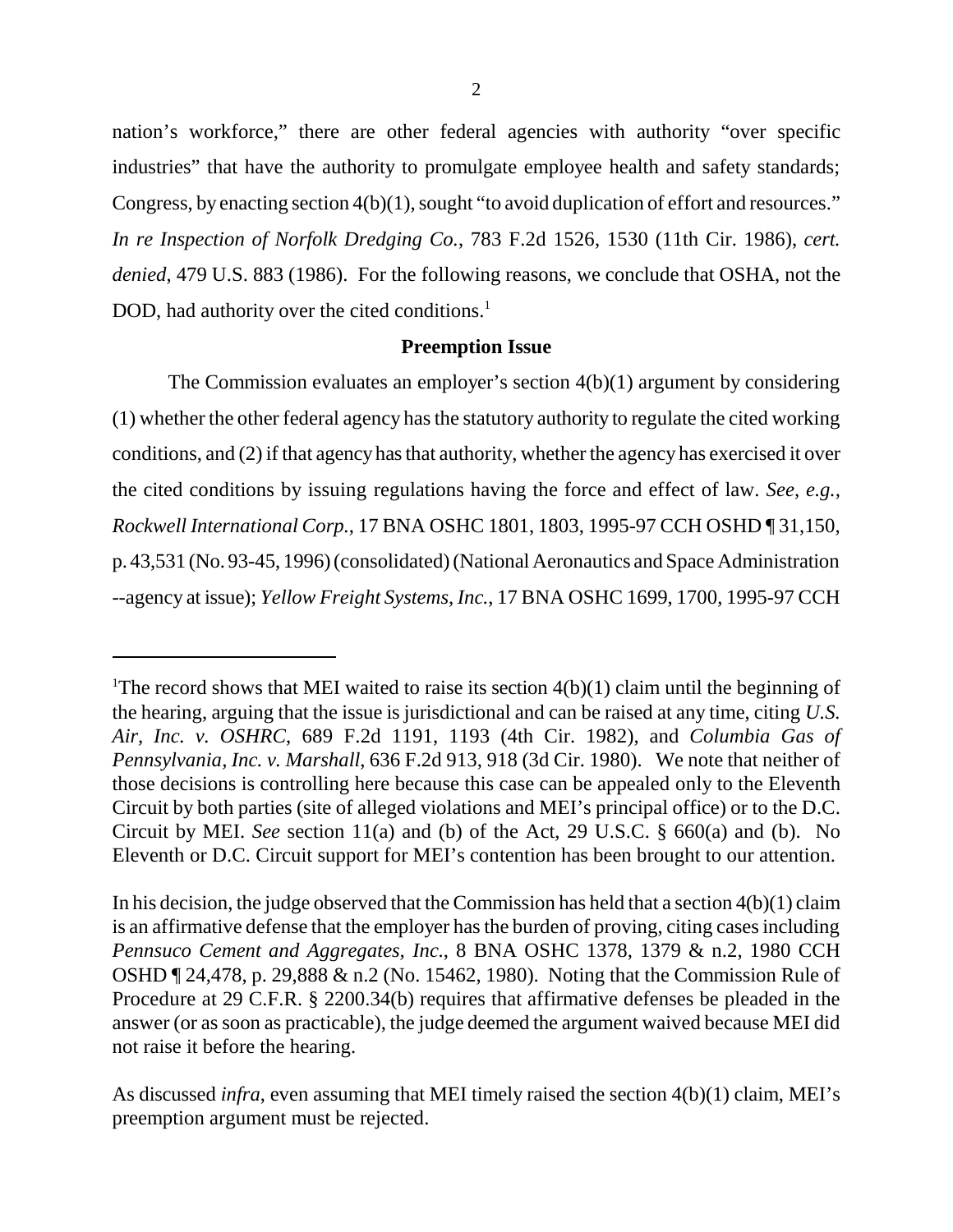OSHD ¶ 31,105, pp. 43,415-16 (No. 93-3292, 1996) (Department of Transportation); *American Airlines, Inc.*, 17 BNA OSHC 1552, 1553-54, 1995-97 CCH OSHD ¶ 30,992, p. 43,192 (No. 93-1817, 1996) (consolidated) (Federal Aviation Administration); *Alaska Trawl Fisheries, Inc.*, 15 BNA OSHC 1699, 1703-04, 1991-93 CCH OSHD ¶ 29,758, p. 40,449 (No. 89-1017, 1992) (consolidated) (Coast Guard).

MEI contends that the DOD both has the statutory authority to regulate the cited working conditions and exercised authority over the cited conditions by issuing regulations having the force and effect of law. Particularly, MEI points us to the *DOD Contractors' Safety Manual for Ammunition and Explosives*, DOD 4145.26M (March 1986, as amended through 1988) ("the *Manual*") and the DOD acquisition regulation at 48 C.F.R. § 252.223- 7002 (1994), which requires all contractors to comply with the requirements of the *Manual.* Consistent with Commission practice, the Commission invited the DOD to give its position on the preemption issue. In its response, the  $\text{DOD}^2$  asserts that, although it believes it has the authority (under 10 U.S.C. § 172 "Ammunition storage board") to regulate the cited conditions, it has not taken action to preempt OSHA's authority over the activities at issue here. Specifically, the DOD declares: "None of the violations was directly related to ammunition production, but rather dealt with failure in areas of simple industrial safety, i.e., failure to provide for adequate fire protection when working with flammable materials." The DOD also asserts that the "DOD safety requirements for explosive and ammunition manufacture, as set out in [the *Manual*], do not meet the test" set forth in such decisions as *Rockwell*, 17 BNA OSHC at 1803, 1995-97 CCH OSHD at p. 43,531. The DOD states that it "has never taken the position that the DOD Explosive Safety Manual preempts OSHA's overall jurisdiction in this area." The DOD adds that the standards in the *Manual* "are not broad enough to support a credible argument that they could readily replace OSHA safety standards, particularly in the area of simple industrial safety." The DOD concludes: "While the standards address specific safety problems directly related to ammunition/explosive

<sup>&</sup>lt;sup>2</sup>The responsive letter articulating the DOD's views was authored by the primary recipient of the "Briefing Invitation," the General Counsel of the Department of the Army, who noted the DOD's "express concurrence" with the General Counsel's position.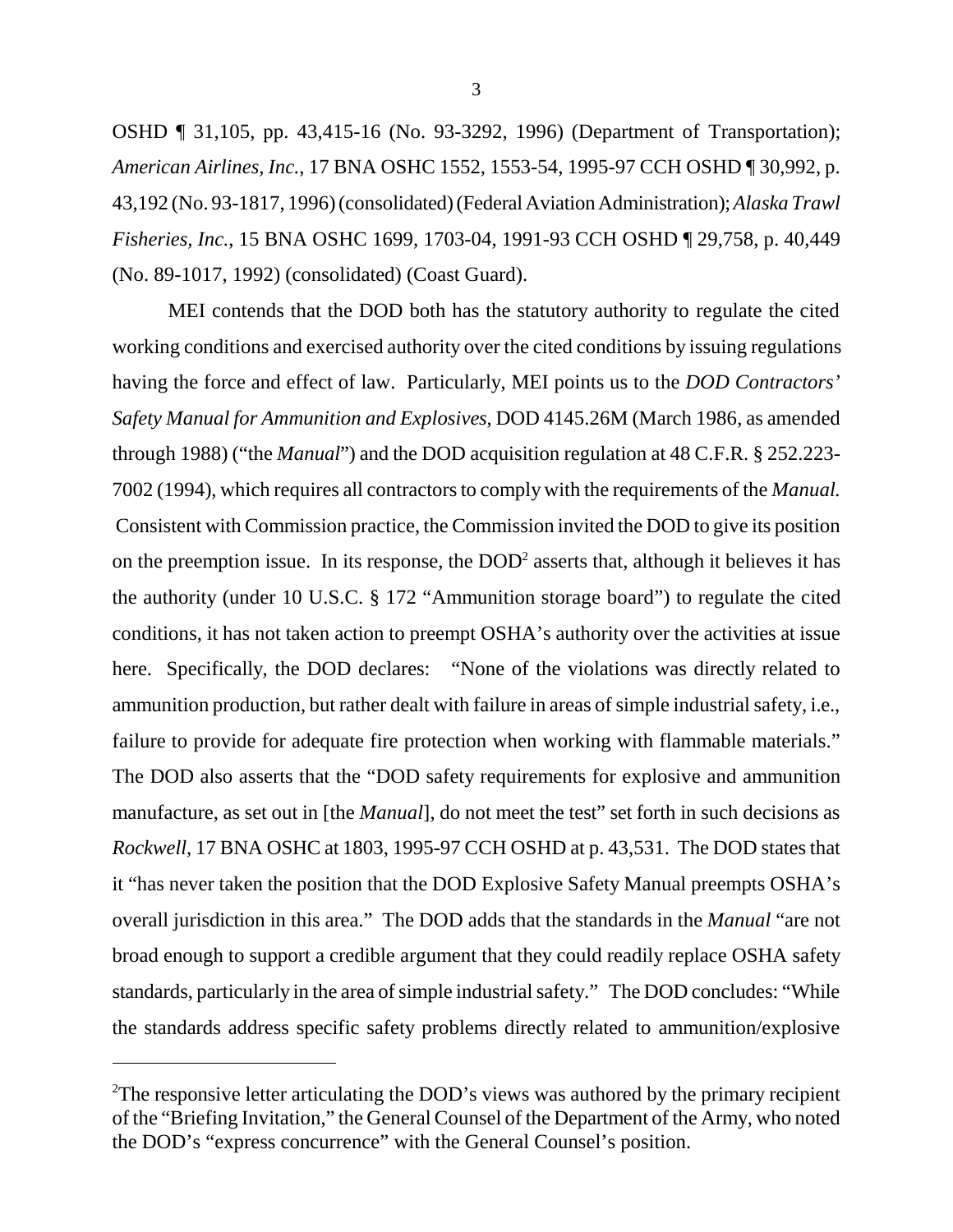manufacture, they do not specifically address more general safety problems, the likes of which are under consideration by the Review Commission."

The Commission gives considerable weight to the other federal agency's representation, but the Commission reviews the statutory and regulatory provisions at issue, as well as the evidence, to determine whether that agency's view is reasonably supported by the record. *E.g., Rockwell*, 17 BNA OSHC at 1803-04, 1995-97 CCH OSHD at p. 43,532. Having reviewed the *Manual* and all of the regulations upon which MEI relies, we agree with the DOD that DOD regulations were not intended to displace OSHA regulations on the working conditions cited here.<sup>3</sup>

Indeed, the two portions of the *Manual* upon which MEI particularly relies tend to support finding no preemption. MEI cites the first page of the "Foreword" to the *Manual*, which reads: "This revision includes basic principles of  $A&E$  [Ammunition and Explosives] safety, reduces mandatory requirements to the minimum, *excludes safety requirements of other Federal regulatory agencies*, and provides sufficient information to enable the contractor to make appropriate and reliable decisions affecting his or her facilities and operations. . . ." (MEI's emphasis) A reasonable reading of this sentence is that the safety requirements of other federal agencies are not included in the text of the *Manual*; the sentence is not, as MEI suggests, an affirmative representation that *all* other federal safety rules do not apply.

<sup>&</sup>lt;sup>3</sup>The particular conditions in the citation items affirmed by the judge are: working with highly flammable materials in a structure built primarily of wood (Citation 1, Item 1, violation of section  $5(a)(1)$  of the Act, 29 U.S.C. §  $654(a)(1)$ ; having only one exit from the building (Citation 1, Item 3, violation of 29 C.F.R. § 1910.36(b)(8)); having an obstruction in the way of travel from the exit to an open space (Citation 1, Item 4, violation of 29 C.F.R. § 1910.36(d)(1)); working with magnesium composition for at least 90 minutes without wearing fire retardant laboratory coats and coveralls (Citation 1, Item 5, violation of 29 C.F.R. § 1910.132(a)); lack of training in personal protective equipment where its use is required (Citation 1, Item 6a, violation of 29 C.F.R. § 1910.132(f)); lack of initial training for each employee involved in the operating process (Citation 1, Item 6b, violation of 29 C.F.R. § 1910.119 $(g)(1)(i)$ ; and lack of a written process safety management plan that included the participation of employees (Citation 1, Item 7a, serious violation of 29 C.F.R.  $§ 1910.119(c)(1)).$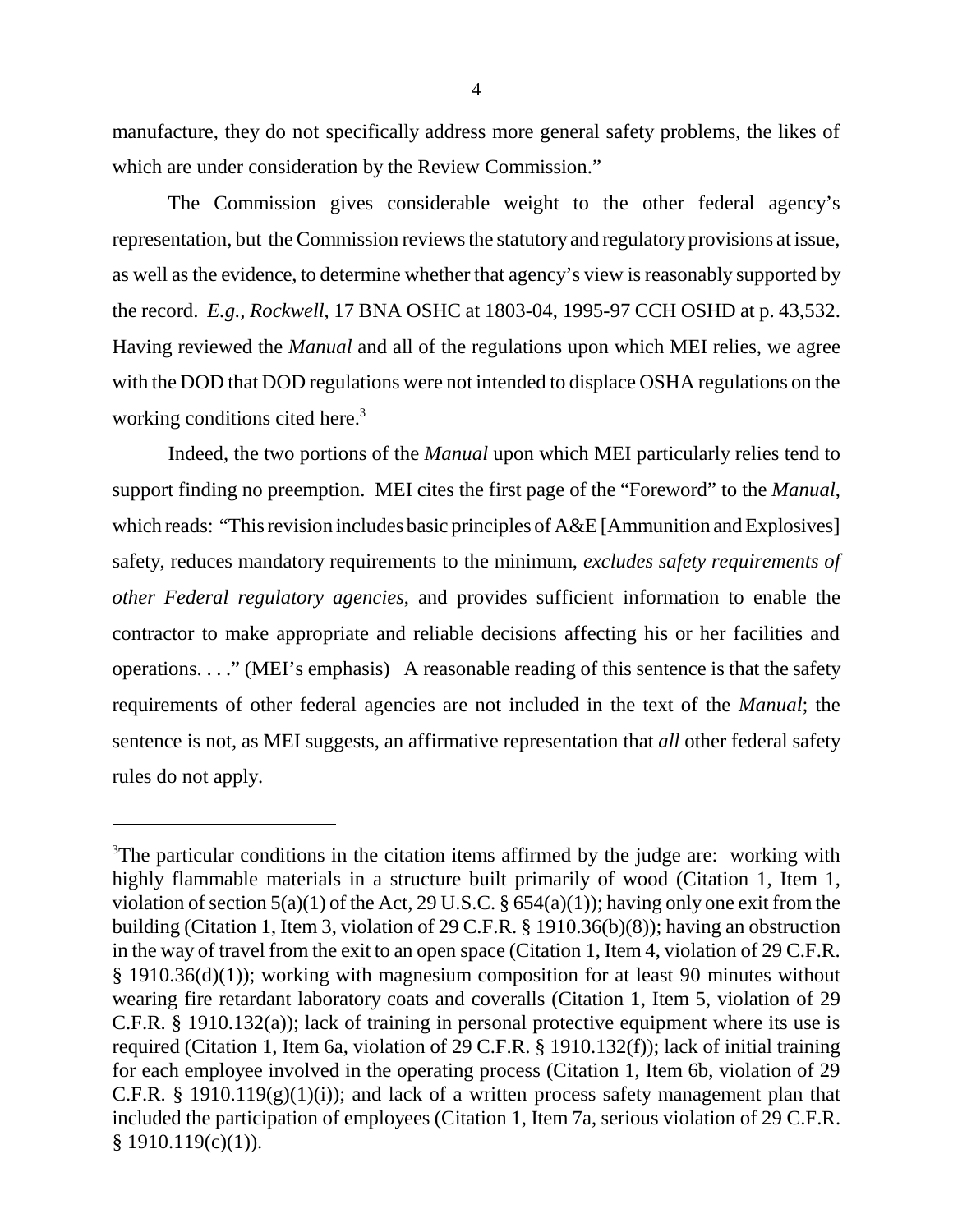MEI's position is also inconsistent with another part of the *Manual* itself, as well as contractual and regulatory provisions. MEI points to the "Introduction" to the *Manual* at page 1-1, which provides: "This Manual applies to contractors performing work or services on DoD contracts . . . for ammunition or explosives as defined within the contract. *These safety standards are minimum requirements and shall be accepted as final authority over applicable A&E contractor operations and their locations*, whether inside or outside of the establishment." (MEI's emphasis) A reasonable reading of this passage would be that it acknowledges that the safety standards in the *Manual* are minimum requirements and are not intended to be exclusive in the field of employee safety.

Further support for rejecting MEI's preemption argument can be found in the contract between the DOD and MEI. The "Amendment of Solicitation, Modification of Contract" signed by MEI's Director of Contracts on August 9, 1994, an exhibit in the case, provides under section 6.0 "Safety/Environmental" that "[t]he contractor shall comply with *all Federal*, State, Local, and Dept of Army *safety*/environmental requirements of issue on the date of receipt of this scope of work." (emphases added) Additional support is offered by the DOD acquisition regulation at 48 C.F.R. § 222.102-1, referred to by MEI, which provides: "The Department of Labor is responsible for the administration and enforcement of the Occupational Safety and Health Act . . . . Contracting officers shall . . . [d]irect all inquiries from contractors or contractor employees regarding the applicability or interpretation of the OSHA regulations to the Department of Labor; and . . . [u]pon request, provide the address of the appropriate [OSHA] field office[;]" and "any application for the suspension or relaxation of labor requirements" may not be initiated "without prior coordination with the labor advisor."

Based on the above, we conclude that the record supports the DOD's statements that it did not seek, in its *Manual* or otherwise, to regulate "simple industrial safety" like the fire safety and training items at issue, and it considered the *Manual* and related DOD regulations to be restricted to "specific safety problems directly related to ammunition/explosive

5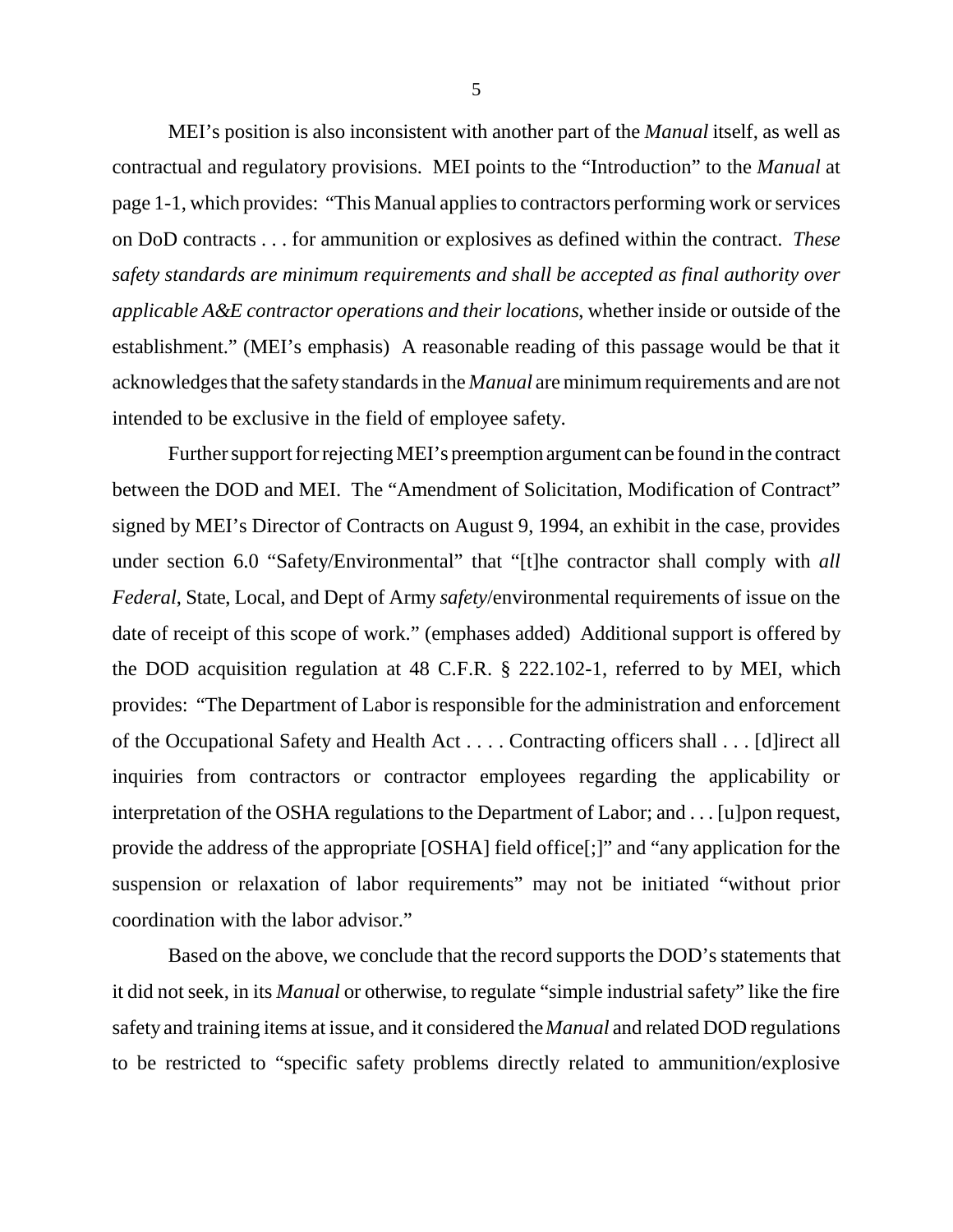manufacture." Consistent with controlling circuit court precedent in this case,<sup>4</sup> we conclude that there is no preemption because the record and the DOD's statements make clear that the DOD did not seek to comprehensively treat the general problem of industrial safety such as the fire protection, means of egress, personal protective equipment, training, and process safety matters at issue here.

For the reasons above, we conclude that the DOD did not exercise authority over the working conditions in this case by issuing regulations having the force and effect of law. We therefore reject MEI's preemption argument.<sup>5</sup>

# **Penalties**

Under section 17(j) of the Act, 29 U.S.C. § 666(j), the Commission has the authority to assess appropriate penalties giving due consideration to the size of the employer, the gravity of the violation, the good faith of the employer, and the employer's "history of previous violations." The judge assessed the penalties proposed by OSHA for the items that he affirmed, which totaled \$27,600.<sup>6</sup> The judge correctly stated that gravity is the principal

<sup>5</sup>In light of our determination that the DOD has not regulated the cited working conditions so as to preempt OSHA, we need not address the question of whether the DOD had the statutory authority to regulate the conditions. *See Rockwell*, 17 BNA OSHC at 1803, 1995- 97 CCH OSHD at pp. 43,531-32.

<sup>4</sup> *See Southern Pacific Transportation Co. v. Usery*, 539 F.2d 386, 391-92 (5th Cir. 1976), *cert. denied*, 434 U.S. 874 (1977), *quoted in In re Inspection of Norfolk Dredging Co.*, 783 F.2d at 1531 ("comprehensive treatment [by another agency] of the general problem of . . . fire protection will displace all OSHA regulations on fire protection, even if the [agency's] activity does not encompass every detail of the OSHA fire protection standards"). As mentioned in note 1 *supra*, this case may be appealed to the Eleventh Circuit, which stated in *Bonner v. City of Prichard*, 661 F.2d 1206, 1207 (11th Cir. 1981) (en banc), that it adopted then-existing Fifth Circuit precedent. *See also Ensign-Bickford Co. v. Occupational Safety and Health Review Commission*, 717 F.2d 1419, 1421 (D.C. Cir. 1983), *cert. den.*, 466 U.S. 937 (1984) ("[p]reemption is appropriate only if a federal agency implements the regulatory apparatus necessary to replace those safeguards required by the Act"). As discussed in note 1 *supra*, this case may be appealed by MEI to the D.C. Circuit.

<sup>6</sup> The judge assessed the penalties proposed by OSHA for the serious violations alleged in (continued...)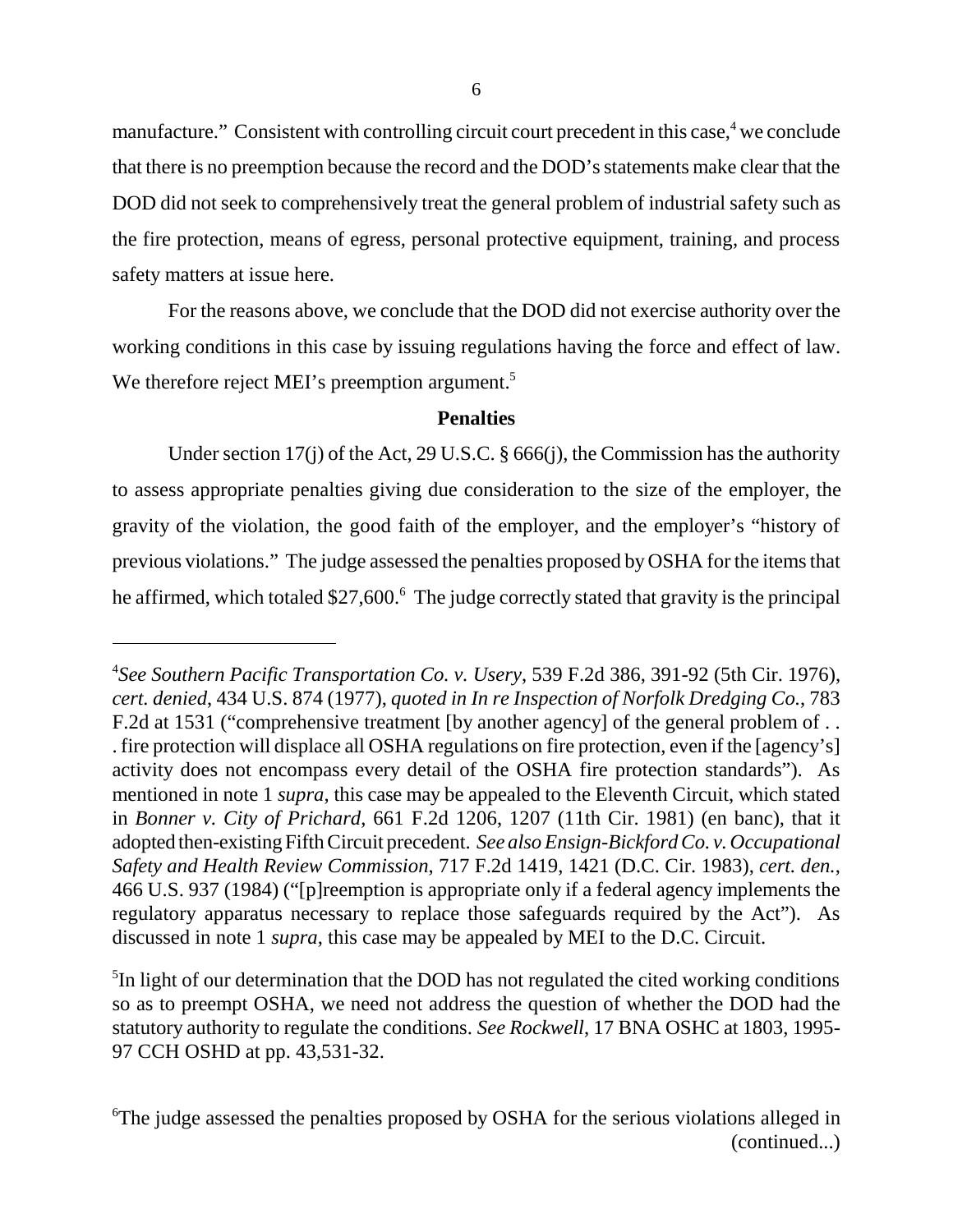factor to be considered, and he found that it was "extremely high" in this case. Regarding MEI's size, he noted that it employed approximately 250 employees, and he agreed with the twenty percent reduction in penalty that the Secretary proposed for that size of employer. He gave MEI no reduction for history of violations, nor for good faith.

MEI contends that the penalties assessed by the judge were excessive because "[n]o reduction was given for the safety history of MEI or its good faith."<sup>7</sup> Section 17(j) of the Act provides that the employer's "history of previous violations" is one of the four factors to consider in penalty assessment. MEI was cited in 1994 for exit signs that were not illuminated, an inoperative horn on a forklift, too much pressure on an air hose, and drill presses that were not bolted to the floor. MEI settled the case with the payment of a penalty. MEI contends that it should receive a reduction because these violations were "relatively minor," noting the testimony of its loss prevention manager. However, we note that MEI acknowledged these violations in a settlement agreement and paid a penalty, and the prior violations occurred only a few years before the ones in this case.

MEI suggests that an additional reason for giving it a reduction for "safety history" is that "[b]efore the accident, MEI had operated 775 days without a lost time accident, and over 900,000 man hours, a milestone for the industry." We note that this evidence does not concern the "history of previous violations" factor; rather, evidence of an employer's safety record in general has been considered under the "good faith" factor. *See, e.g., Wheeling-Pittsburgh Steel Corp.*, 16 BNA OSHC 1780, 1785, 1993-95 CCH OSHD ¶ 30,445, p.42,041 (No. 91-2524, 1994). However, any basis for giving that good faith effect to reduce the penalty is diminished by MEI's failure to adequately prepare and train two

 $6$ (...continued)

Citation 1 that he affirmed: \$ 5,600 for Item 1, \$5,600 for Item 3, \$5,600 for Item 4, \$4,000 for Item 5, \$4,000 for Item 6a and 6b together, and \$2,800 for Item 7a.

<sup>7</sup> MEI also contends in its "penalty" argument that the items should be characterized as *de minimis* because they had no direct or immediate relationship to safety or health (see section 9(a) of the Act, 29 U.S.C. § 658(a)) and thus warrant no penalty, citing *Reich v. Occupational Safety and Health Review Commission (Erie Coke Corp.)*, 998 F.2d 134,138- 39 (3d Cir. 1993), *aff'g* 15 BNA OSHC 1561, 1991-93 CCH OSHD ¶ 29,653 (No. 88-611, 1992). We reject MEI's argument because the record supports finding that the violations at issue had a direct and immediate relationship to safety.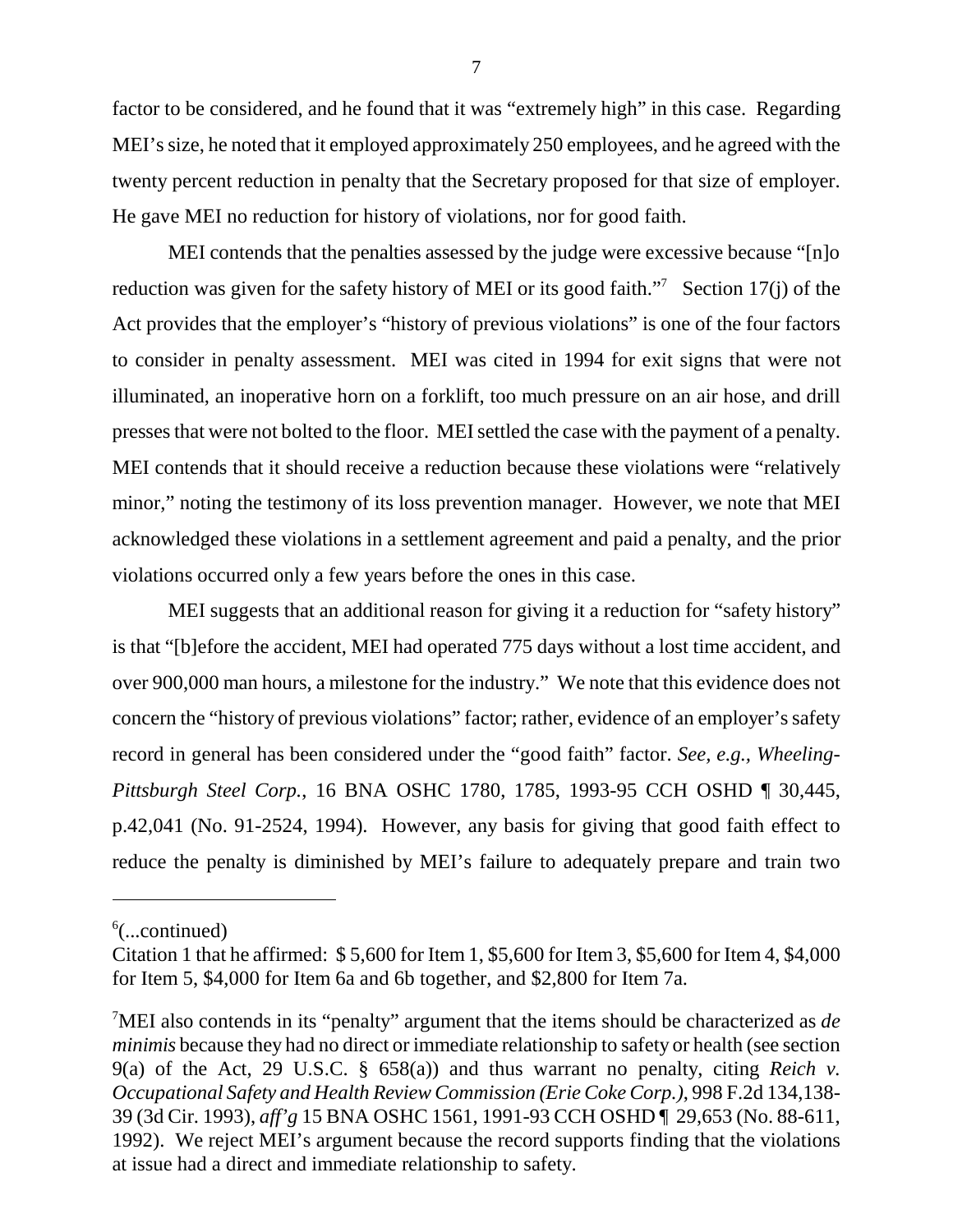inexperienced teenage employees involved in this case, which demonstrates a lack of good faith. *See, e.g., Access Equipment Systems, Inc*., 18 BNA OSHC 1718, 1728-29, 1999 CCH OSHD ¶ 31,821, p. 46,784 (No. 95-1449, 1999) (no reduction for good faith where there was evidence for and against good faith). The only bases that MEI mentions on review for giving it a reduction for good faith is that "[a]s articulated above, these violations were not the sort with the potential or probability of a severe accident. MEI officials believed that they were in compliance with applicable safety regulations." However, these assertions do not address the good faith factor.

Based on the discussion above, we conclude that the penalties assessed by the judge were appropriate.

## **Order**

For the reasons above, we reject MEI's argument that the DOD preempted OSHA's authority over the cited working conditions. We affirm the following items alleging serious violations in Citation 1 and assess the following penalties totaling \$27,600: Item 1 -- \$5,600; Item 3 -- \$5,600; Item 4 -- \$5,600; Item 5 -- \$4,000; Item 6a and 6b -- \$4,000; and Item 7a --  $$2,800.<sup>8</sup>$ 

 $\sqrt{s/}$ 

Thomasina V. Rogers Chairman

 $\sqrt{s}$ /

Gary L. Visscher Commissioner

/s/

Stuart E. Weisberg Commissioner

Date: January 21, 2000

<sup>&</sup>lt;sup>8</sup>Because we have been able to resolve the issues in this case based on the record before us, we deny MEI's motion for oral argument.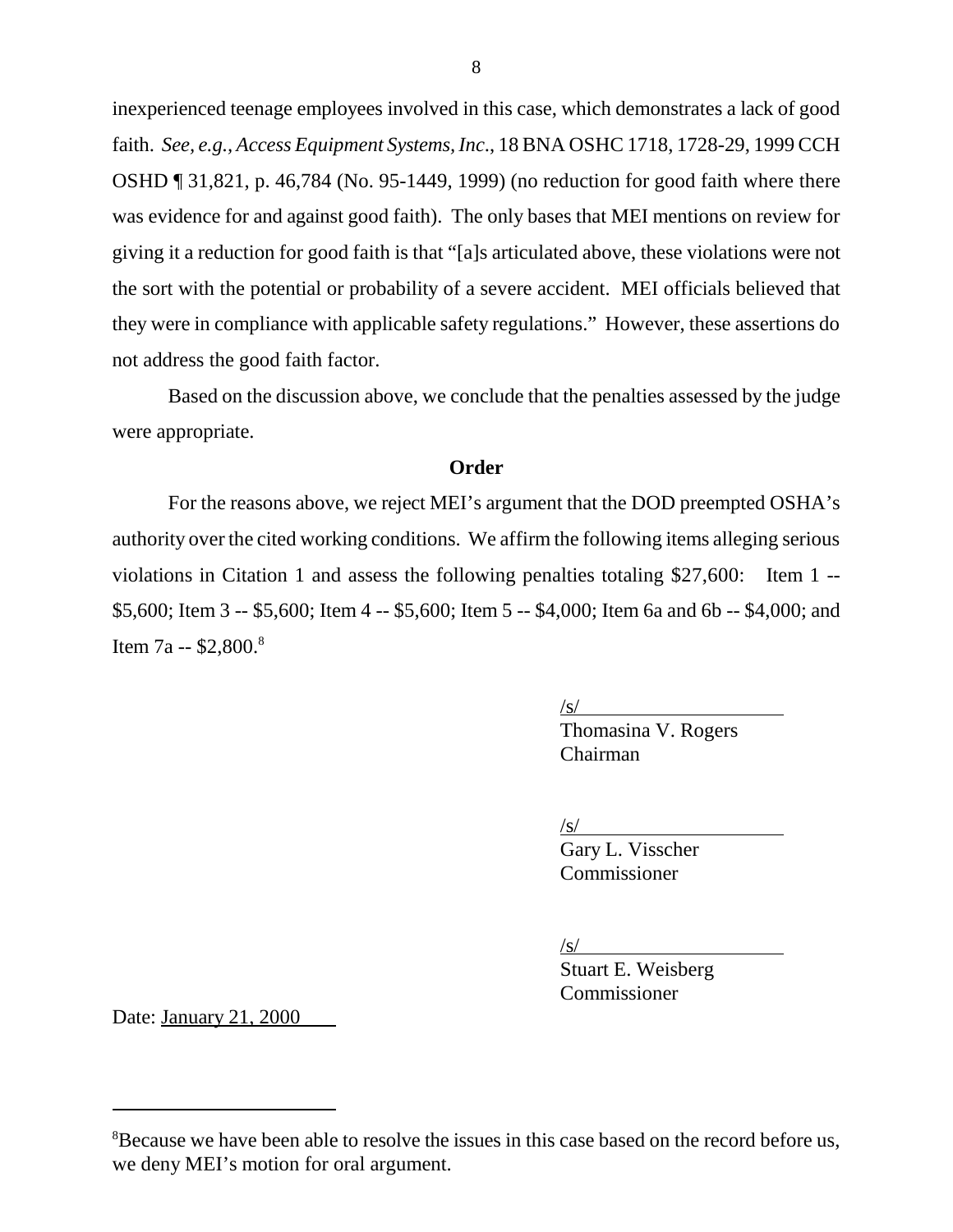| SECRETARY OF LABOR,       |  |
|---------------------------|--|
| Complainant,              |  |
|                           |  |
| V.                        |  |
|                           |  |
| MEI HOLDINGS, INC.,       |  |
| d/b/a MARTIN ELECTRONICS, |  |
| Respondent.               |  |
|                           |  |

: OSHRC Docket No. 96-740

Appearances:

Channah Broyde, Esquire Fred M. Johnson, Esquire Fred M. Johnson, Esquire U. S. Department of Labor Mariorie M. Cain, Esquire Office of the Solicitor **Fuller**, Johnson & Farrell Atlanta, Georgia Tallahassee, Florida For Complainant For Respondent

Before: Administrative Law Judge Ken S. Welsch

## **DECISION AND ORDER**

MEI Holdings, Inc., d/b/a Martin Electronics, Inc. (MEI), manufactures explosives and pyrotechnic devices at its plant in Perry, Florida (Tr. 5, 17, 152). On November 20, 1995, a fire broke out in Building 105 on MEI's premises. Two employees died as a result of the fire, and a third employee was severely burned. Occupational Safety and Health Administration (OSHA) Compliance Officer Edgar Linden McGowan investigated the fire on November 21, 1995. As a result of McGowan's investigation, the Secretary issued a citation on May 16, 1996, alleging serious violations of the Occupational Safety and Health Act of 1970 (Act).

Item 1 of the citation alleges a serious violation of  $\S(6)(1)$  for failing to ensure that Building 105 was built of noncombustible materials. Item 2a alleges a serious violation of §1910.22(a)(1) for failure to keep Building 105 clean and orderly. Item 2b alleges a serious violation of §1910.176(c) for failure to keep storage areas free from accumulation of materials that constituted hazards from fire or explosion. Item 3 alleges a serious violation of §1910.36(b)(8) for failure to provide two means of egress from Building 105. Item 4 alleges a serious violation of §1910.36(d)(1) for failure to keep the exit from Building 105 free from obstructions. Item 5 alleges a serious violation of §1910.132(a) for failure to provide personal protective equipment to employees. Item 6a alleges a serious violation of §1910.132(f) for failure to provide training to each employee in the use of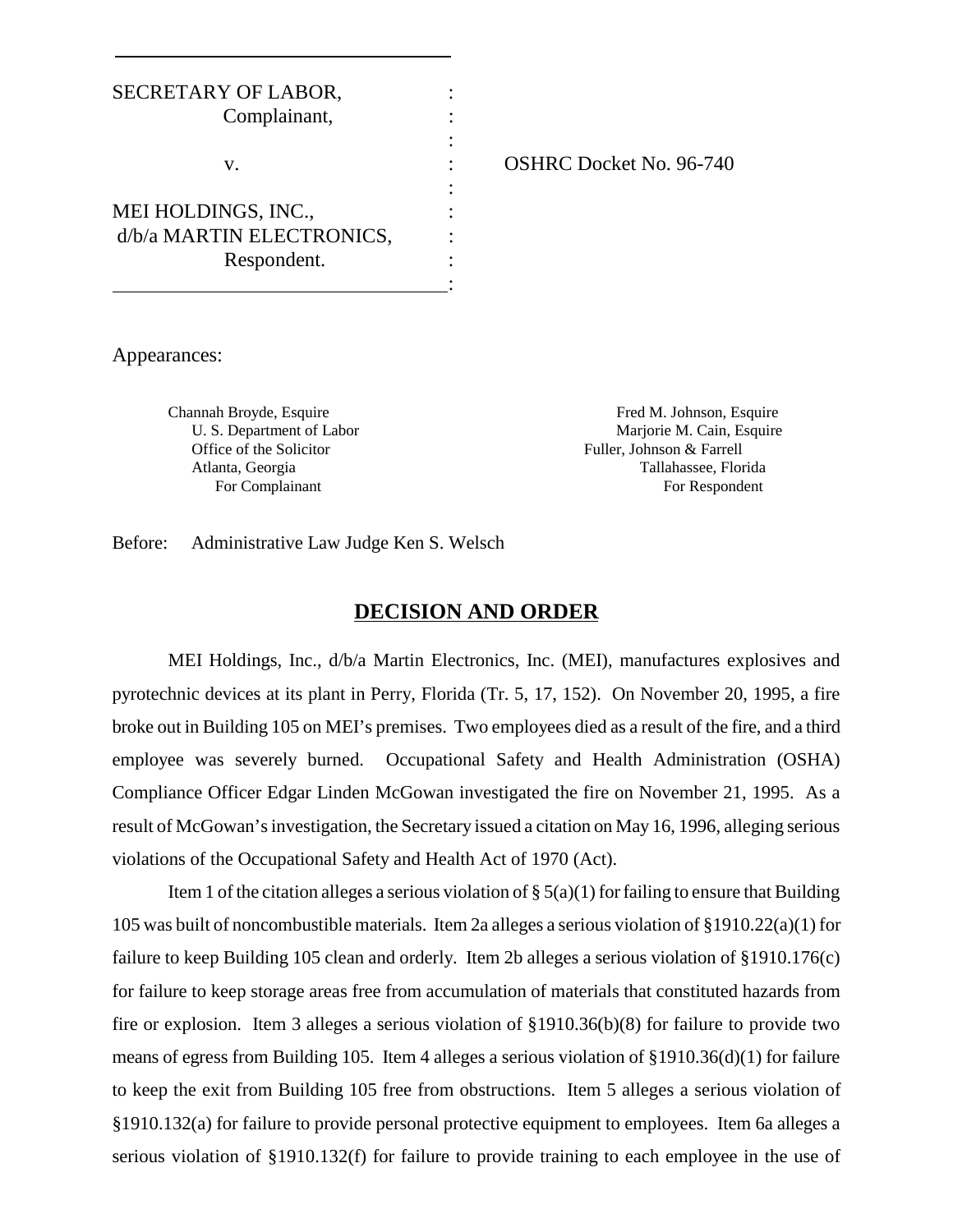personal protective equipment. Item 6b alleges a serious violation of  $\S 1910.119(g)(1)(i)$  for failure to initially train each employee involved in the operating process in an overview of the process and in the operating procedures. Item 7a alleges a serious violation of §1910.119(c)(1) for failure to develop a written plan of action regarding the implementation of the employee participation required by §1910.119. MEI contests each alleged violation and proposed penalty. In addition, MEI contends that, pursuant to §4(b)(1) of the Act, the Review Commission has no jurisdiction over this case.

The § 4(b)(1) defense is rejected, and the citation in part is affirmed.

# *Background*

On November 20, 1995, MEI was under contract with the Department of Defense (DOD) to manufacture "ATWESS" pellets as part of an ATWESS simulator designed to simulate a missile (Tr. 16-20). The flare case, or pellet, of the ATWESS project was manufactured in Building 105 located on MEI's premises. Building 105 was a 10-foot by 12-foot wooden structure with one exit on the 10-foot wide side facing west (Tr. 16, 42, 59, 196-197, 200-202).

In Building 105, the production process consisted of the mold press and the punch-out press (Tr. 198-205). Three persons worked the production line in Building 105, one operating the push-out and two operating the mold press. Building 105 also housed a quality control area where the column height of the pellets were checked to ensure that they complied with specifications (Exh. R-3; Tr. 215-217, 247, 312).

The operator of the mold press would adjust the mold, insert a flare in the case over the pin, seat it, pick up the funnel, place the funnel in position, and press a foot pedal which would raise the door to a shielded area containing a magnesium composition. The shield would rise, and the operator would scoop out approximately seven grams of composition into the molds. He then would take the mold and insert it into the press. The operator would press two palm buttons; the shield would lower; and the press would compress the composition. After a pressing time of three seconds, the shield would open and the operator would pull the mold out. The operator would then press the foot pedal again and repeat the cycle. He would then remove the pressed mold and give it to the push-out operator (Tr. 206-209).

The next step in production is to push out the pellet from the mold. The shield on the push-out operator's station would be open. The operator would lay the molded pellet into the press horizontally and then release it. He has two palm buttons which he would press, causing the shield to come down, close, make a switch, and cause the cylinder to come in from the side. The cylinder would go around the core pin, push up the sleeve, and eject the pressed pellet from the mold. The shield would then open, and the operator would reach in and remove the rejected pellet (Tr. 209).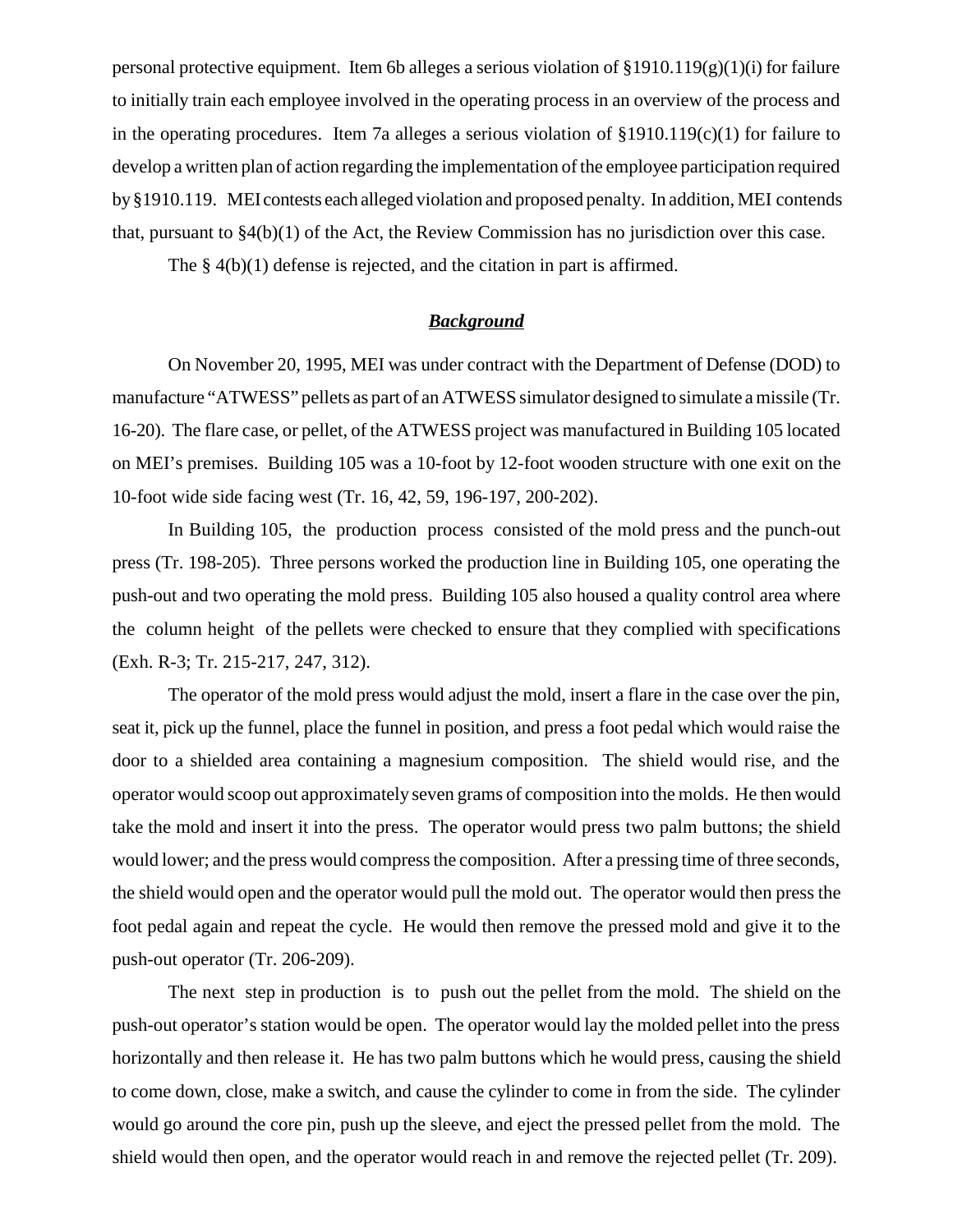The push-out operator would then place the pellet in a velostat tray made of conductive material. The velostat tray is 9¼ inches long, 7 inches wide, and approximately 2¼ inches deep, and holds 35 pellets in a single layer. Two layers of pellets are placed in a single velostat tray, making the maximum capacity for the velostat tray 70 pellets. Once filled, the velostat tray is covered with a top also made of conductive material, which is specifically designed for MEI's industry (Tr. 211-212). If the pellet did not meet specifications, it was rejected and placed in a velostat container, marked as containing rejected pellets. The quality control person was charged with removing rejected pellets from the building (Tr. 217).

Building 105 has two shielded areas, located at the mold presses, where magnesium composition is stored. Each shielded area contains a maximum of two pounds of composition. Inside the shield the powder is placed in a velostat tray. Once an operator exhausts his supply of powder, he goes to the back of the production area to a box with a lexan door in which a maximum of four pounds of powder is stored (Tr. 212-214).

On November 20, 1995, two of the three employees who regularly worked the evening shift in Building 105 did not show up for work. Barbara Wilkinson, who regularly worked in Building 105, arrived to work the evening shift (Tr. 237-238). Jamie Phillips and Greg Glombowski were assigned to substitute for the workers instead of performing their regular jobs (Tr. 74, 100-101, 238-240, 271-273).

Jamie Phillips and Greg Glombowski had begun working for MEI on November 14, only four working days before the fire (Tr. 73, 240). Jamie Phillips was 18 years old at that time (Tr. 73). Greg Glombowski's age was not given, but references to Glombowski in the record suggest that he was approximately Phillips' age (Tr. 78-79, 240). Neither Phillips nor Glombowski had worked in Building 105 before that night (Tr. 107-108).

At approximately 10:30 p.m. on November 20, a fire erupted in Building 105 (Tr. 101). Phillips, Glombowski, and Barbara Wilkinson were the only employees in Building 105 at the time. Glombowski and Wilkinson died as a result of the injuries they suffered in the fire (Tr. 107). Phillips was severely burned (Tr. 108).

## *Discussion*

#### **Jurisdiction**

MEI admitted in its answer that the Review Commission has jurisdiction over this matter. At the hearing, for the first time MEI raised the argument that the citation should be vacated because OSHA does not have jurisdiction over the cited working conditions. MEI argues that, under §4(b)(1)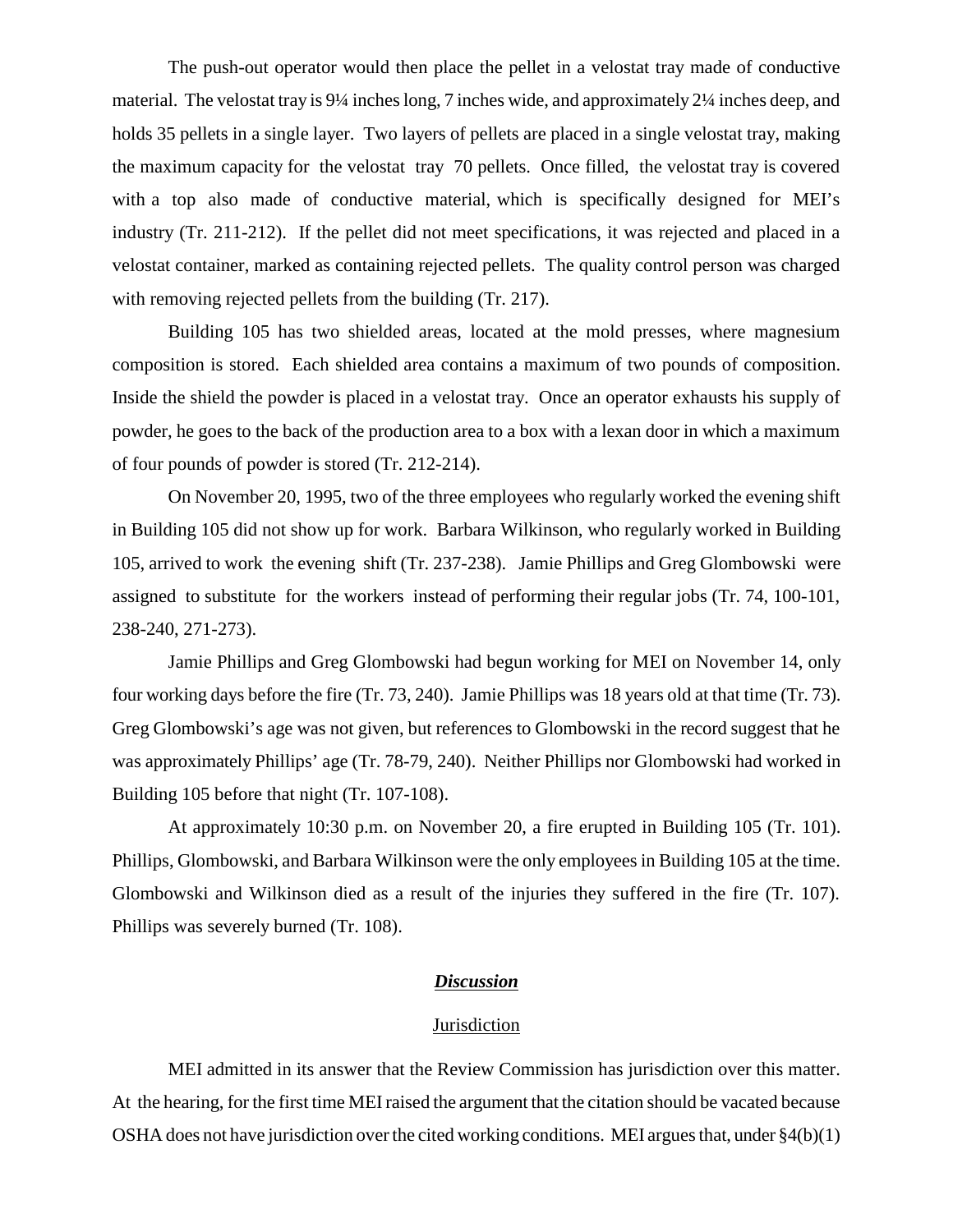of the Act, OSHA's jurisdiction is precluded because MEI was under contract with the Department of Defense and, thus, the Department of Defense's regulations governed the cited working conditions (Exh. C-1).

Section  $4(B)(1)$  provides:

Nothing in this Act shall apply to working conditions of employees with respect to which other Federal agencies, and State agencies acting under section 274 of the Atomic Energy Act of 1954, as amended (42 U.S.C. 2021), exercise statutory authority to prescribe or enforce standards or regulations affecting occupational safety or health.

## (a) Preemption Under §4(b)(1) Is an Affirmative Defense

The Secretary argues that a preemption claim under §4(b)(1) is an affirmative defense. Commission Rule 34(b)(2) requires that all affirmative defenses be pled in the answer. At the hearing, MEI stated that, although the company knew that it would claim OSHA did not have jurisdiction, it did not raise this claim prior to the hearing because "it wasn't required" (Tr. 10). MEI relies on a Fourth Circuit case, *U.S. Air v. OSHRC,* 689 F. 2d 1191, 1195 (4th Cir. 1982), which holds that "[p]reemption as mandated by section  $4(b)(1)$  is not an affirmative defense but is a jurisdictional limitation upon OSHA's authority to issue a citation." The Third Circuit also holds that preemption under §4(b)(1) is not an affirmative defense and can be raised at any time. *Columbia Gas of Pennsylvania, Inc. v. Marshall,* 636 F. 2d 913, 918 (3d Cir. 1980).

The Review Commission, however, has consistently held that preemption under  $\S 4(b)(1)$ is an affirmative defense that must be raised by the employer before the hearing, or it will be deemed waived. *Pennsuco Cement and Aggregates, Inc.*, 8 BNA OSHC 1378, 1379, n. 2 (No. 15462, 1980); *Lombard Brothers, Inc.,* 5 BNA OSHC 1716, 1717 (No. 13164, 1977) ("It is well-settled that the nature of section 4(b)(1) is not jurisdictional but exemptory and that the affirmative defense permitted by the section cannot be raised beyond the hearing stage of the proceedings."); *Chevron Oil Co.,* 5 BNA OSHC 1118, 1119, n. 3 (Nos. 10799, 10646, 10786, 1977); *Idaho Travertine Corporation*, 3 BNA OSHC 1535, 1536 (No. 1134, 1975) ("It is now well-settled that any lack of OSHA application under section 4(b)(1) of the Occupational Safety and Health Act is an affirmative defense."). The Eleventh Circuit, in which the instant case arises, has not held otherwise. Therefore, Commission precedent requires that preemption under  $\S 4(b)(1)$  be treated as an affirmative defense.

MEI admitted jurisdiction in its answer and has not subsequently amended it. MEI failed to plead  $\S$  4(b)(1) preemption as an affirmative defense in its answer. Accordingly, this defense is deemed waived by MEI.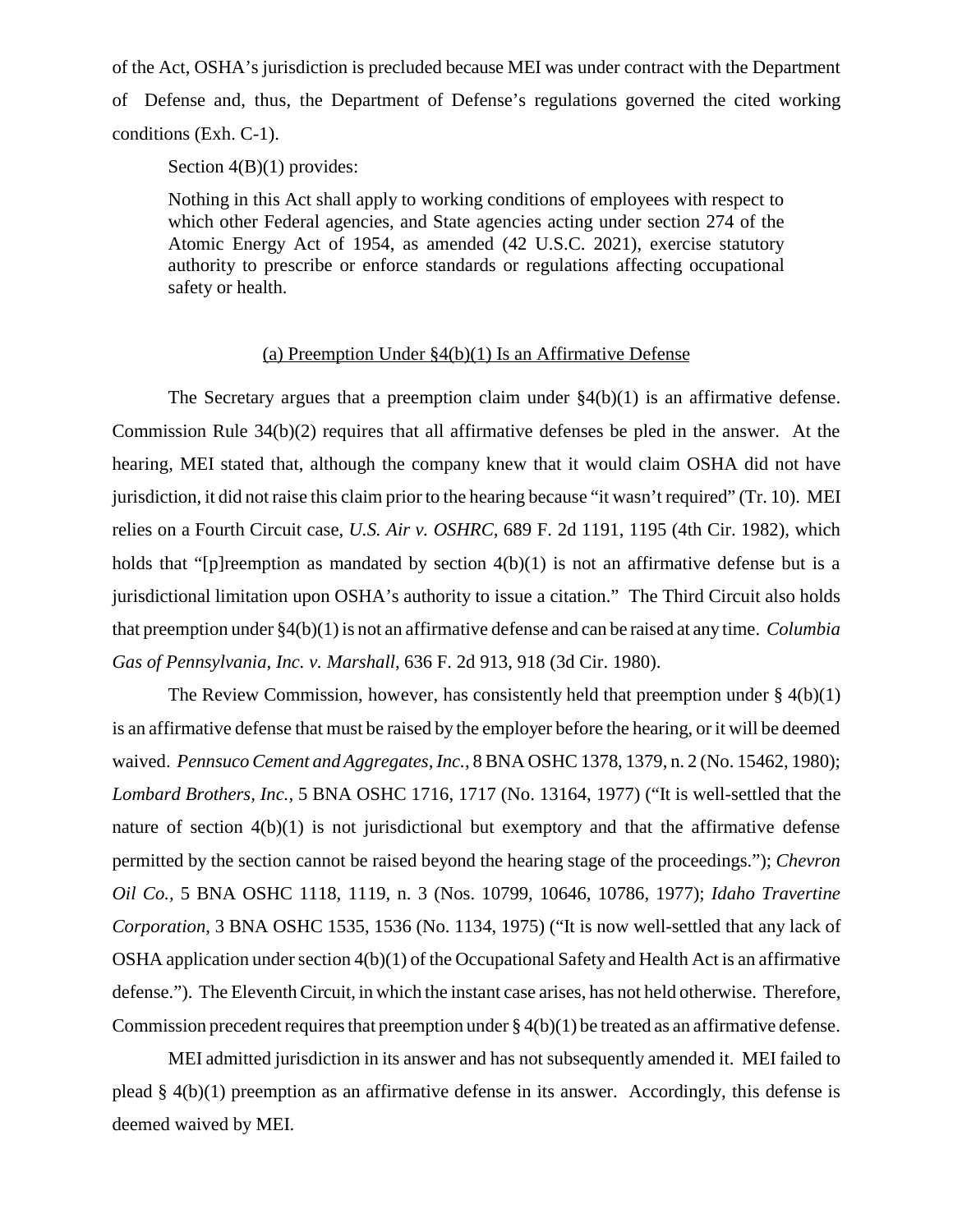## (b) MEI Failed to Establish Preemption By the Department of Defense

Even if MEI had properly pled preemption under  $\S 4(b)(1)$  as an affirmative defense, it failed to establish that OSHA's jurisdiction was preempted by the DOD.

To prove the affirmative defense that OSHA's jurisdiction has been preempted under section  $4(b)(1)$ , the employer must show that  $(1)$  the other federal agency has the statutory authority to regulate the cited working conditions, and (2) that agency has exercised that authority by issuing regulations having the force and effect of law.

*Rockwell International Corp.*, 17 BNA OSHC 1801, 1803 (Nos. 93-45, 93-228, 93-233, 93-234, 1996).

The DOD does not have statutory authority to prescribe or enforce standards regarding occupational safety and health with respect to MEI's employees. MEI had a contractual, rather than a regulatory, relationship to the DOD. MEI relies on safety standards set out in the *DOD Contractors Safety Manual for Ammunition and Explosives* (Exh. C-1).

In a similar case, a company that had contracted with the DOD to manufacture explosives contended that, because its "contract with the Department of Defense requires [the employer] to comply with the manual prescribing standards for [the employer's] manufacturing activities, those activities are beyond the jurisdiction of the Commission." *Ensign-Bickford Co. v. OSHRC,* 717 F. 2d 1419, 1421 (D.C. Cir. 1983), *cert. denied,* 466 U.S. 937 (1984). The D.C. Circuit disagreed, stating:

The fact that [the employer] bound itself in its contract with the Department of Defense to comply with the Department's safety manual on explosives manufacture does not have that effect [of preempting jurisdiction]. Such a contractual obligation does not constitute an "exercise [of] statutory authority to prescribe or enforce standards or regulations" sufficient to justify preemption under 29 U.S.C. section  $653(b)(1)$ . To hold otherwise would permit any federal agency to dilute, without congressional approval, the safety standards and remedies contained in the Act. Preemption is appropriate only if a federal agency implements the regulatory apparatus necessary to replace those safeguards required by the Act.

*Id.* 

It is significant that at no time has the DOD asserted preemption over OSHA in this case. MEI called no DOD representatives as witnesses. The DOD has no means of enforcing the safety provisions of the DOD manual. The most the DOD could do is terminate the contract with MEI.

MEI has failed to establish that the DOD has the statutory authority to regulate its working conditions. OSHA's jurisdiction was not preempted by the DOD.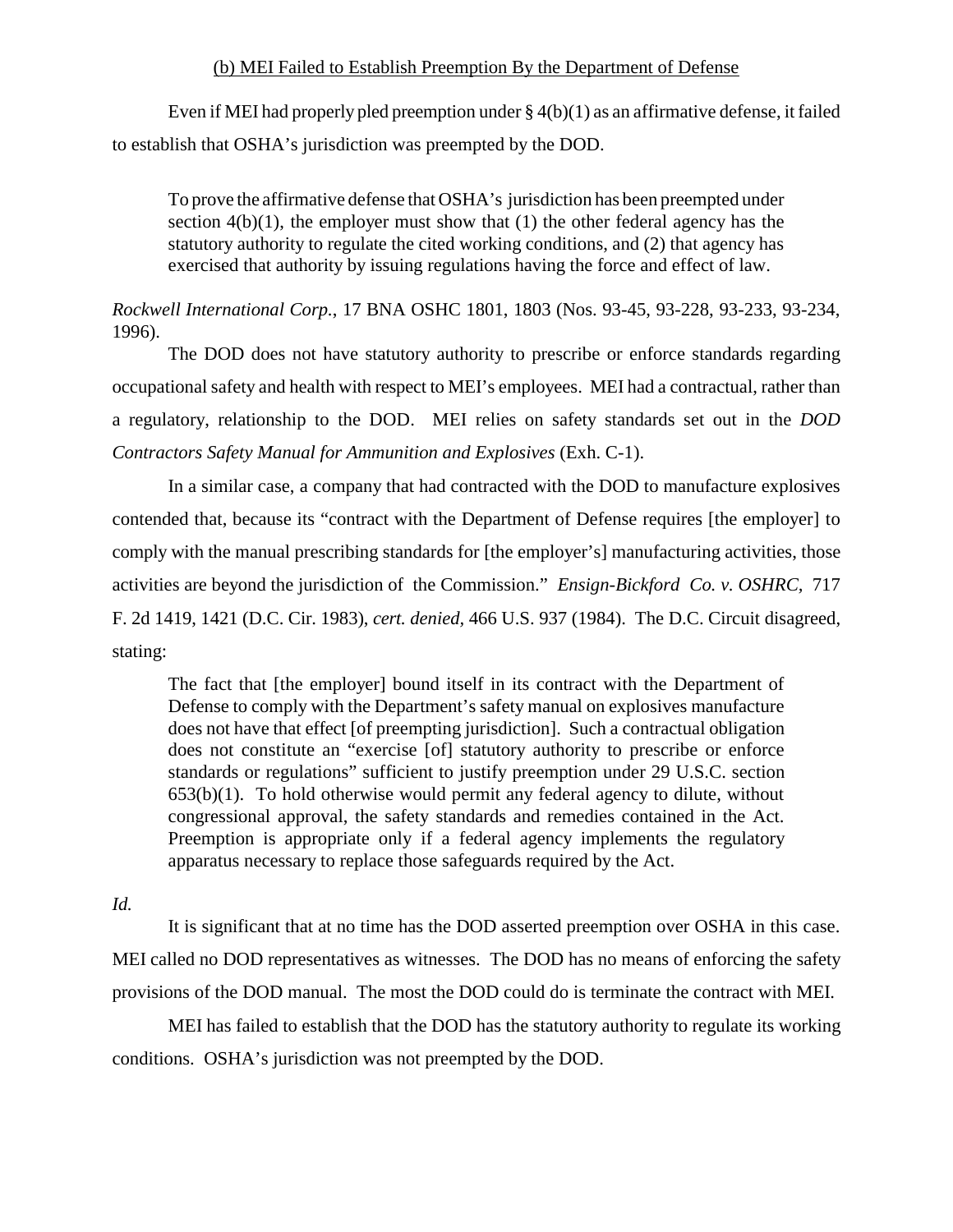# *The Citation*

### Item 1: Alleged Serious Violation of §5(a)(1)

The Secretary alleges that MEI committed a serious violation of  $\S(6)(1)$ , the general duty clause. Section  $5(a)(1)$  provides:

Each employer shall furnish to each of his employees employment and a place of employment which are free from recognized hazards that are causing or are likely to cause death or serious physical harm to his employees.

The citation states that MEI exposed its employees to the "hazard of death or serious physical harm from exposure to fire in building 105 which was built of wood and where highly flammable materials were stored and packaged during the assembly of pellet tubes which are a part of the ATWESS 22 simulator." In order to establish a violation of the general duty clause,

the Secretary must show that (1) a workplace condition or activity presented a hazard, (2) the employer or industry recognized it, (3) it was likely to cause serious physical harm, and (4) a feasible and useful means of abatement existed by which to materially reduce or eliminate it.

*Kokosing Construction Co., Inc.,* 17 BNA OSHC 1869, 1872 (No. 92-2596, 1996).

### (1) A Workplace Condition Presented a Hazard

The condition which the Secretary cites as hazardous is the use of highly flammable materials in a wooden structure. The parties stipulated that Building 105 was constructed of wood (Tr. 6). It is also undisputed that the magnesium composition used in the manufacture of the ATWESS pellets was highly flammable. The material safety data sheet (MSDS) for magnesium powder states, "Magnesium power is highly flammable, igniting readily. It is difficult to extinguish once ignited" (Exh. C-5). In light of the high flammability of the magnesium powder, its use in a wooden building constitutes an obvious hazard. The photographic exhibits C-8 through C-11 show that the wooden structure was literally burned to the ground. The only part of the building left standing is a metal structure. The Secretary has established that the wooden building presented a hazard.

### (2) The Employer or the Industry Recognized the Hazard

MEI knew that the use of a wooden building to house the manufacturing process of the ATWESS pellet was hazardous. Jerry Lee Lowe, loss prevention manager for MEI, conceded that a hazard analysis conducted before MEI began work on the ATWESS pellet concluded that the use of the magnesium composition created a fire hazard (Tr. 57-58). The DOD manual, on which MEI relied for its safety specifications, provides: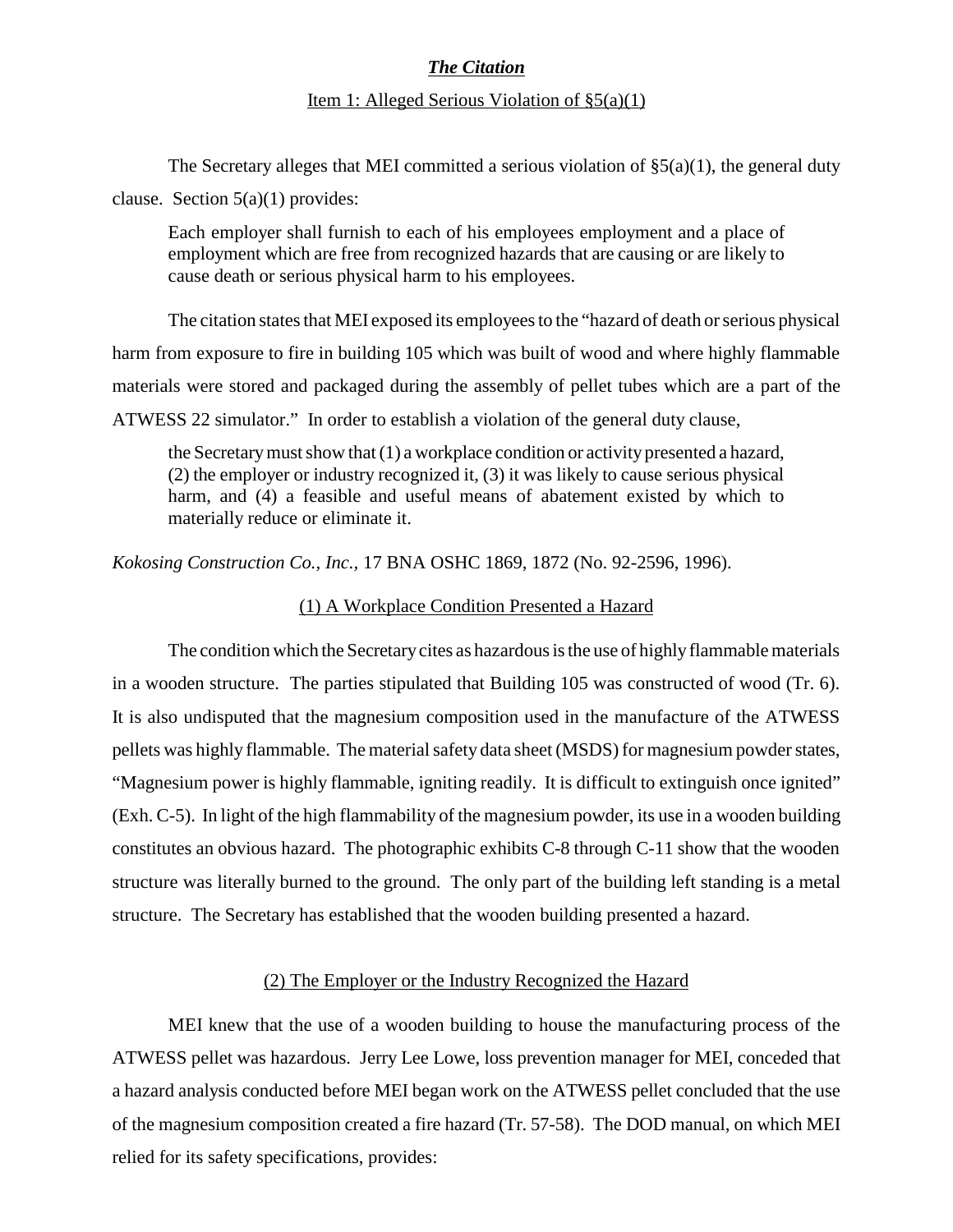### C. STANDARDS FOR BUILDINGS

1. Building Exteriors. Exterior wall and roof coverings of operating buildings should be noncombustible . . . .

(Exh. C-1, p. 12-1).

In its brief, MEI argues that because elsewhere in the DOD manual it is stated that the words "should" and "may" are advisory, it was not required to construct Building 105 out of noncombustible materials. This misses the point. Whether or not the DOD mandated the use of noncombustible materials, it put its contractors on notice that buildings constructed of combustible materials presented a fire hazard. The Secretary has established that MEI knew of the hazard.

#### (3) The Hazard Was Likely to Cause Serious Physical Harm

The two deaths and the serious injury to Phillips caused by the fire in Building 105 demonstrate the likelihood of serious physical harm that results from the hazard. The Secretary has established this element.

#### (4) A Feasible Means of Abatement Existed

The hazard could have been abated by constructing Building 105 out of noncombustible materials. MEI conceded that this could be done (Tr. 24, 224-225).

Accordingly, the Secretary has established that MEI committed a serious violation of  $\S5(a)(1)$  of the Act.

## Item 2a: Alleged Serious Violation of §1910.22(a)(1)

The Secretary alleges that MEI committed a serious violation of  $\S 1910.22(a)(1)$ , which provides: "All places of employment, passageways, storerooms, and service rooms shall be kept clean and orderly and in a sanitary condition."

The Secretary contends that the spills of the magnesium composition around the push-out press were not cleaned up as frequently as necessary so as to prevent a fire. The Secretary has the burden of proving her case by a preponderance of the evidence.

> In order to establish a violation of an occupational safety or health standard, the Secretary has the burden of proving: (a) the applicability of the cited standard, (b) the employer's noncompliance with the standard's terms, (c) employee access to the violative conditions, and (d) the employer's actual or constructive knowledge of the violation (*i.e.,* the employer either knew or, with the exercise of reasonable diligence could have known, of the violative conditions).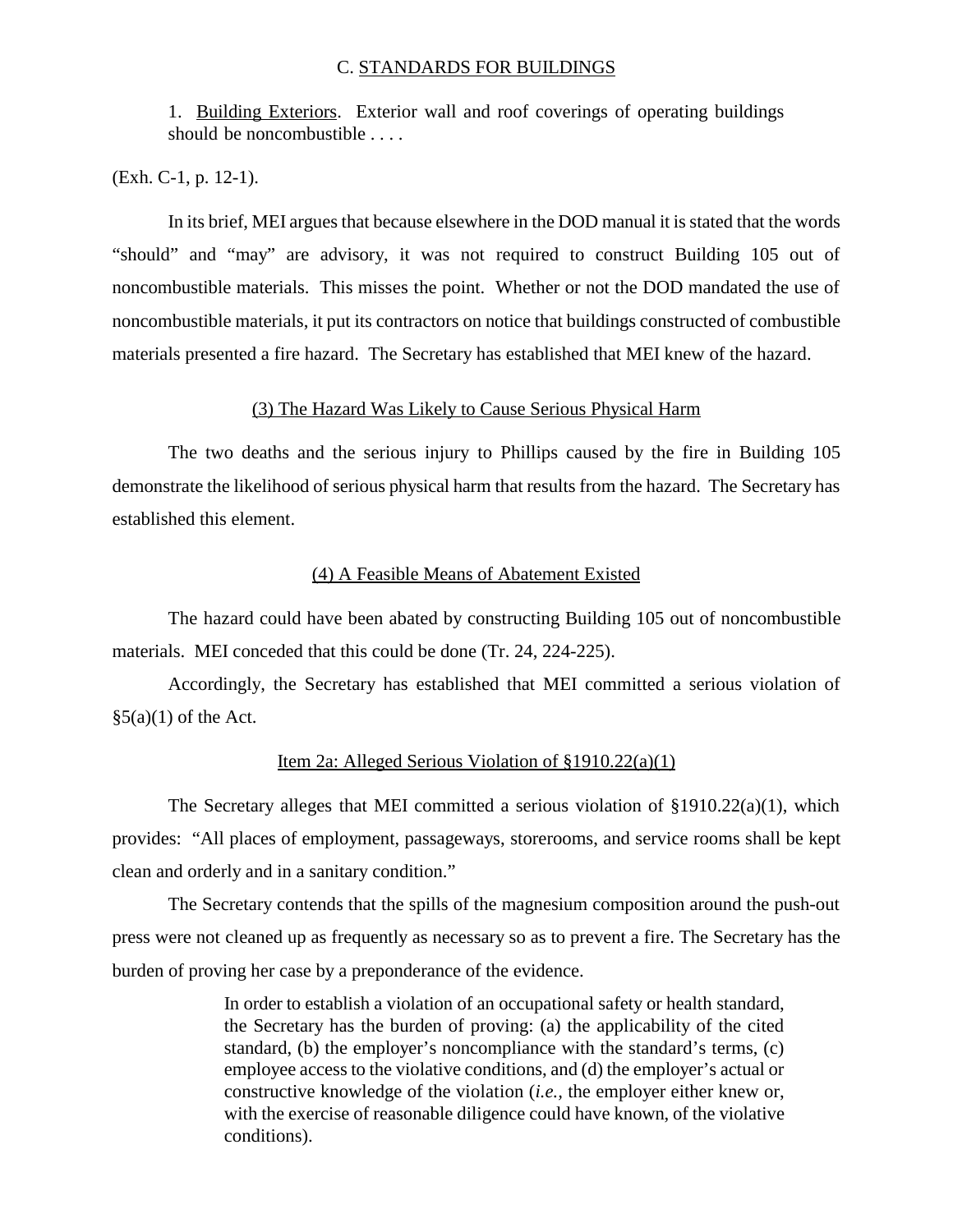## *Atlantic Battery Co.,* 16 BNA OSHC 2131, 2138 (No. 90-1747, 1994).

The Secretary has failed to prove the second element of her case. Barbara Tate, lead person on the first shift, testified that when she was in Building 105 periodically on November 20, the work stations looked clean (Tr. 282). Kathy Mink, the employee in charge of quality control, made the same observation (Tr. 255).

The Secretary relies on the testimony of Jamie Phillips, who stated that he cleaned the punch-out press before every break, which was about once every two hours (Tr. 80). However, Phillips also stated that he did not see any residue of magnesium powder while he was using the press (Tr. 84). Phillips' statement that the powder was cleaned up every two hours is insufficient to support a finding that the press area was not kept clean and sanitary. No evidence was adduced regarding how much powder would accumulate between cleanings. Item 2a is vacated.

#### Item 2b: Alleged Serious Violation of §1910.176(c)

The Secretary charges MEI with a serious violation of §1910.176(c), which provides: Storage areas shall be kept free from accumulation of materials that constitute hazards from tripping, fire, explosion, or pest harborage. Vegetation control will be exercised when necessary.

The Secretary alleges that MEI allowed an excessive number of rejected pellets to accumulate in the production area of Building 105 on November 20. These rejected pellets constituted a fire and explosion hazard. MEI argues that §1910.176(c) does not apply to the cited conditions because the production area of Building 105 was not a "storage area." This argument is without merit. The rejected pellets were placed in a black velostat container until the quality control person removed them at the end of her shift (Tr. 217). An area where material is held in one place until such time it is disposed is a storage area. The fact that the duration the material is held is less than one work shift does not alter the fact that it is being stored.

The Secretary contends there were 110 rejected pellets in Building 105 at the time of the fire. The Secretary bases this figure on a memo from John Peterson, MEI's director of administration, sent to Jerry Lowe, MEI's loss prevention manager (Exh. C-14). The memo was in response to a request for information from Compliance Officer McGowan regarding the quantity of magnesium powder in Building 105 at the time of the fire. The memo states in part (Exh. C-14):

The quantities are based on Kathy Mink's interview in which she reported:

- 1. 20 units were at the work stations
- 2. 110 scrap units were on the back table
- 3. 2 velostat containers were half full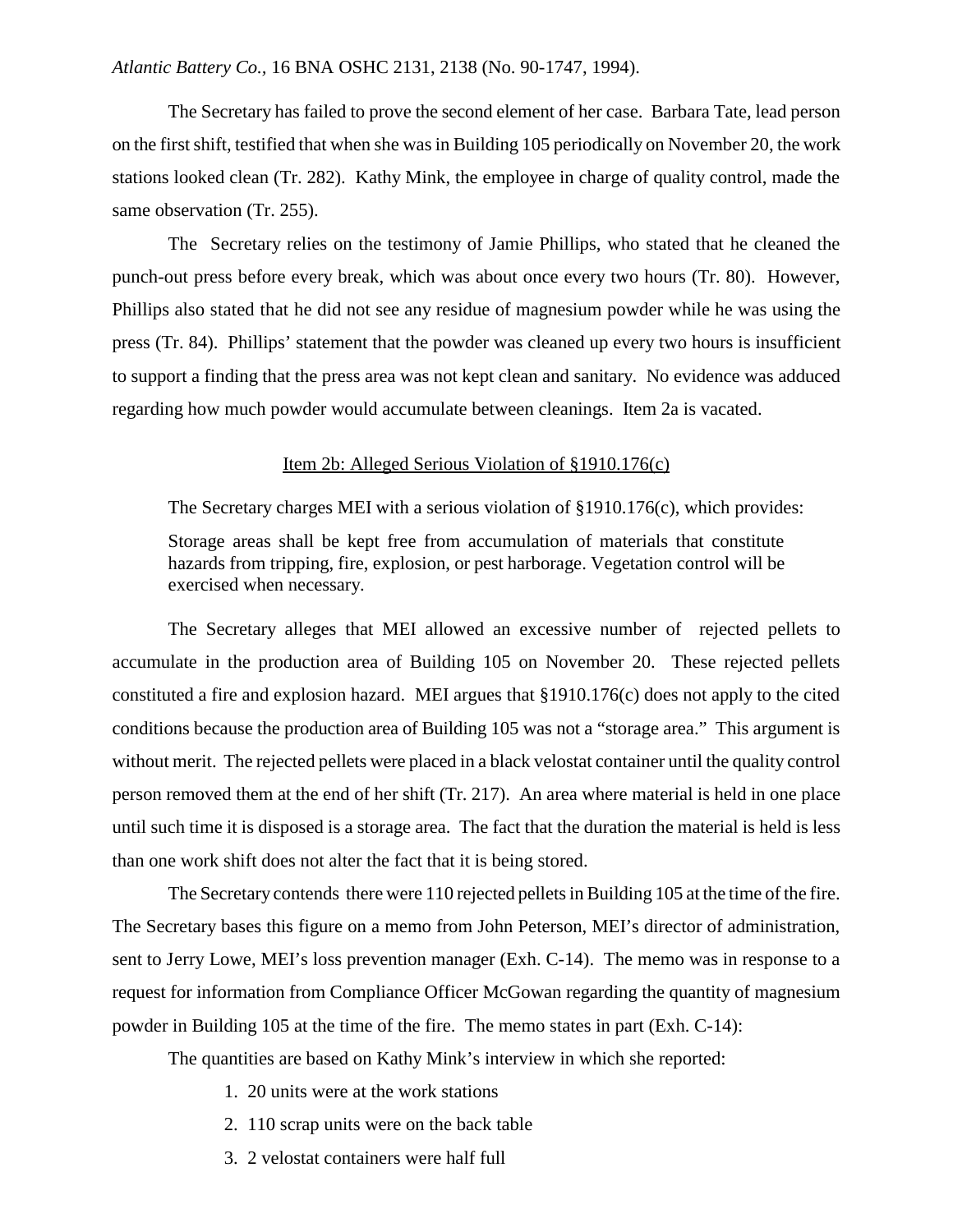Peterson testified that he did not personally interview Kathy Mink regarding the quantity of magnesium in Building 105. He did not know who interviewed Mink (Tr. 345-346). Mink appeared as a witness for MEI at the hearing. When asked how many rejected pellets were in Building 105 at the time of the fire, she responded, "About 15 or 20" (Tr. 251). She was not cross-examined regarding the discrepancy between this estimate and the figure that appears in Exhibit C-14. Instead, on cross-examination she was asked again how many rejected pellets were in the building, and she answered, "There was 15, 20" (Tr. 264). No attempt was made to impeach her with the contradictory statement contained in the memo from Lowe.

Mink's live testimony is credited over her interview statement taken by an unknown person. It is found that the number of rejected pellets in Building 105 at the time of the fire was fifteen to twenty. The Secretary has failed to show that twenty (or even 110) pellets constituted an excessive accumulation of hazardous material. Item 2b is vacated.

### Item 3: Alleged Serious Violation of §1910.36(b)(8)

The Secretary alleges that MEI violated §1910.36(b)(8), which provides:

Every building or structure, section, or area thereof of such size, occupancy, and arrangement that the reasonable safety of numbers of occupants may be endangered by the blocking of any single means of egress due to fire or smoke, shall have at least two means of egress remote from each other, so arranged as to minimize any possibility that both may be blocked by any one fire or other emergency conditions.

Building 105 had only one exit. It was 10 feet by 12 feet, and its door was 6 feet 8 inches high and 48 inches wide (Tr. 14, 42-43). The usual occupancy of the building was four people, three on the production line and one quality control person.

Section 1910.36(b)(8) does not require two exits. It requires two exits when the building in question is "of such size, occupancy, and arrangement" that the occupants could become endangered if one exit was blocked. Building 105 was small and its usual occupancy was low. Generally, such conditions would not require two exits. But the occupants of the building were engaged in hazardous work, handling highly volatile material. The most likely occurrence that would require the occupants to flee the building would be a flash fire. Phillips's description of the fire illustrates the instantaneous nature of such a fire. Phillips was handing a pellet to Glombowski when (Tr. 85-86):

there was like a "pow" and then I seen a little orange ball of fire and it just--within a split second, it was just orange. . . . It looked like it shot out [from behind a press], like the fire shot out in a ball. It shot out and it hit the wall and it turned, and it was just a big ball of fire filled the whole building. . . . It was kind of like a huge flame blower or something . . . . And, the whole side of our room went up. And then whenever I got out--it was all was burning, but whenever I got out of the fire, it went off again because it was like the first side burst, and there was a big fire, and it started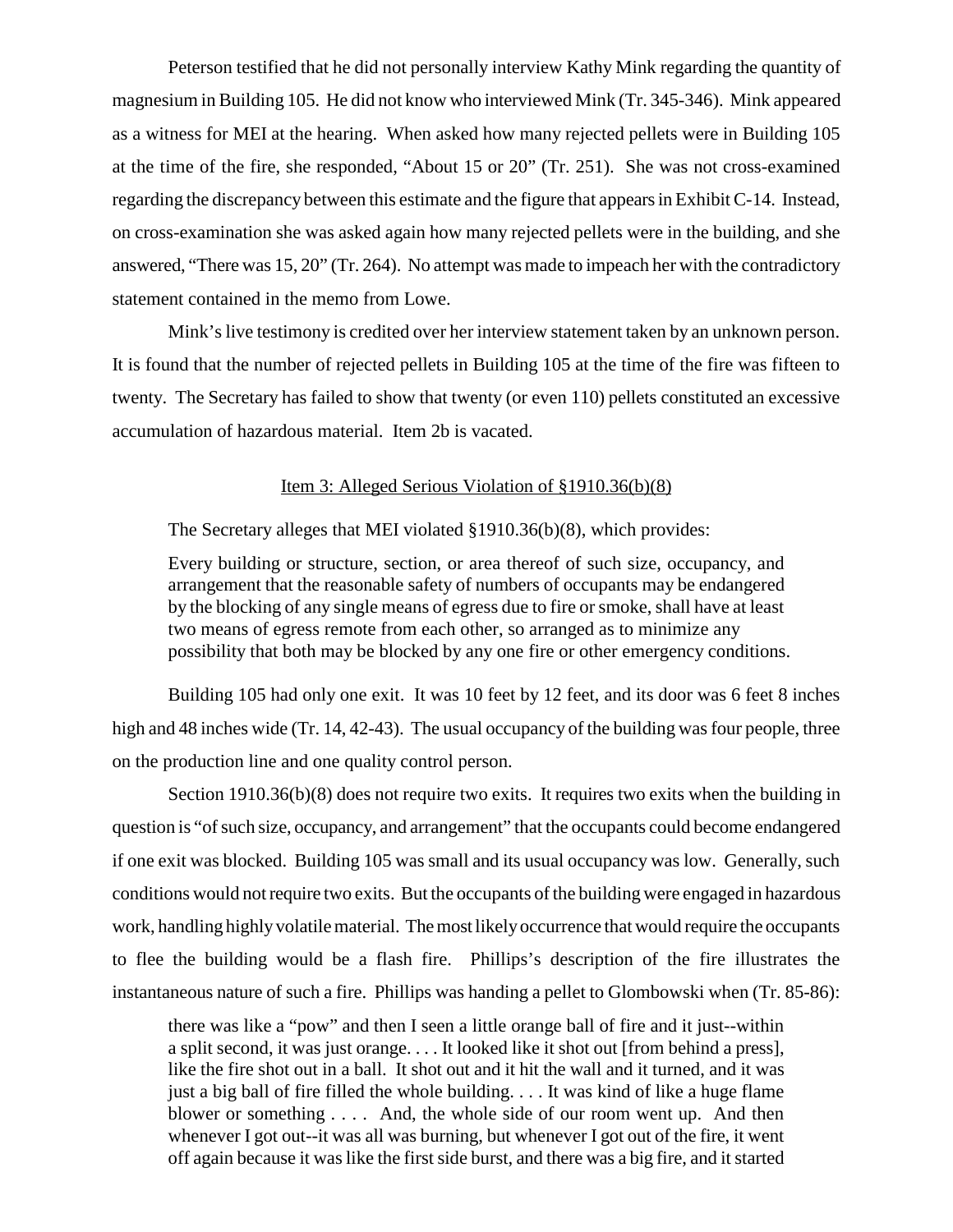burning the building down, and then it was like all the other stuff on the other side of the room got caught on fire, like the stuff in the safe box and then it was like even a bigger fire.

The magnesium composition that the employees were required to handle caused Building 105 to be consumed in flames in a matter of seconds. The flames obscured the view of the door. Phillips described his run for the exit (Tr. 87):

[T]he orange ball was just coming up in just a split second. And, as I seen it, I was just turning like that (demonstrating), and it just--the fire was everywhere, and I was turning to get up and run towards the door. I didn't see nothing but flames; orange stuff. . . . I just ran towards the door. And, right before I went to stand up and run, I could just barely see the door and I seen like a white coat run out the door and then I really couldn't see the door, but I knew where it was.

Given the volatile nature of the magnesium composition, Building 105 was required to have two exits. The flash fire that would be the most likely emergency would almost immediately obscure the view of the exit. Another exit might reduce the time and distance an employee would have to cover in order to leave the building, and may have better visibility if the employee was closer to it. In a flash fire, seconds could make the difference between life and death, or in degrees of injury. MEI was in serious violation of §1910.36(b)(8).

# Item 4: Alleged Serious Violation of § 1910.36(d)(1)

The Secretary charges MEI with a serious violation of § 1910.36(d)(1), which provides:

Every required exit, way of approach thereto, and way of travel from the exit into the street or open space, shall be continuously maintained free of all obstructions or impediments to full instant use in the case of fire or other emergency.

The Secretary contends that a golf cart parked by Kathy Mink outside the door of Building 105 obstructed the exit of the building so as to expose the employees to a fire hazard. Jamie Phillips testified (Tr. 87):

I busted out of the door and I fell onto a golf cart that was parked right in front of the door and I fell. It was like parked--like I said, you run out of the door, and it was parked kind of like sideways to where I ran out. I fell onto the seat, the seat of the golf cart.

Kathy Mink testified that she parked the golf cart outside Building 105 more than 4 or 5 feet from the door. She stated that the golf cart did not obstruct anyone from exiting the building (Tr. 256-258).

Roy Settergen, MEI's engineering manager, prepared a scale drawing of Building 105 (Exh. R-3; Tr. 167-168). Using the dimensions of the door and the golf cart, and relying on post-fire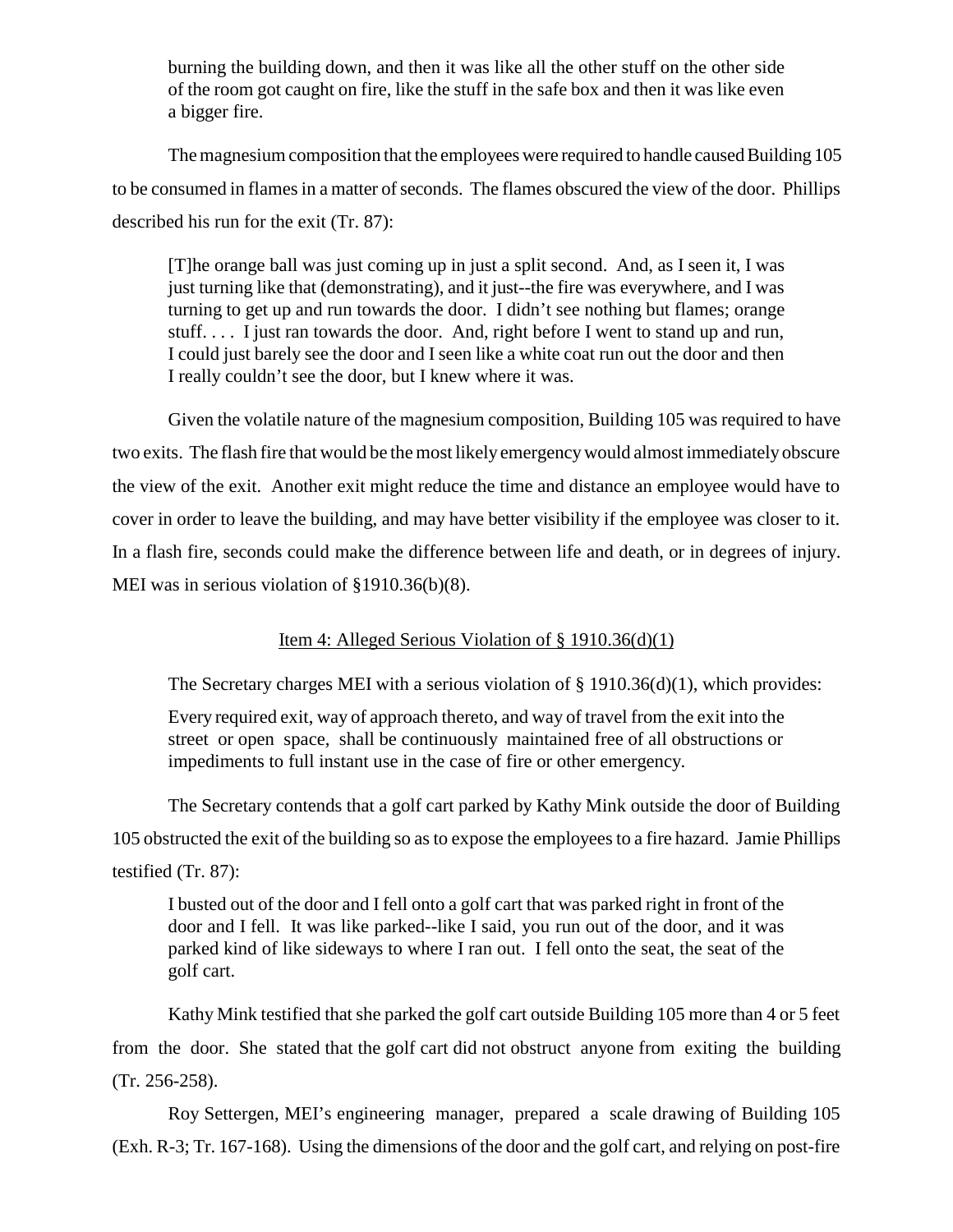photographs of the scene, Settergen estimated the location of the golf cart in relation to Building 105. Settergen concluded that the golf cart was approximately 94 inches (7 feet 10 inches) away from Building 105's door (Exh. R-5; Tr. 173-187).

Even accepting MEI's estimate of the distance from the door to the golf cart as 7 feet 10 inches, MEI was in violation of §1910.36(d)(1). The standard does not require only the immediate area of the door to be free of obstructions. It requires the "way of travel from the exit into the street or open space" to be clear. When one is rushing from a burning building, 7 feet 10 inches is not far. Having to go around (or, as Phillips did, falling over) an obstruction can cause delays in fleeing from the fire or getting to medical assistance. The Secretary has established a serious violation of §1910.36(d)(1).

### Item 5: Alleged Serious Violation of §1910.132(a)

The Secretary alleges MEI violated §1910.132(a), which provides:

Protective equipment, including personal protective equipment for eyes, face, head, and extremities, protective clothing, respiratory devices, and protective shields and barriers, shall be provided, used, and maintained in a sanitary and reliable condition wherever it is necessary by reason of hazards of processes or environment, chemical hazards, radiological hazards, or mechanical irritants encountered in a manner capable of causing injury or impairment in the function of any part of the body through absorption, inhalation or physical contact.

In the citation, the Secretary asserts that MEI violated the standard by permitting Phillips and Glombowski "to work without fire retardant laboratory coats and coveralls between the hours of 4:00 p.m. and 6:00 p.m. on November 20, 1995, exposing employees to an injury from fire." MEI does not dispute that §1910.132(a) required Phillips and Glombowski to wear some form of fire retardant clothing while working in Building 105. MEI contends they were wearing appropriate protective clothing.

Mink testified that Phillips and Glombowski received protective clothing in MEI's break room prior to going to Building 105 (Tr. 240-241). Barbara Tate also testified that Phillips and Glombowski were wearing protective clothing when they began work in Building 105 (Tr. 278-280). Dave Chasteen, MEI's production supervisor, stated that Phillips and Glombowski were wearing appropriate protective clothing at the beginning of their shift in Building 105 (Tr. 308-309).

Although these three witnesses agreed that the two employees were wearing protective clothing the entire time they were working in Building 105, they disagreed on certain details regarding the clothing. Tate testified the lab coats that were first given to Phillips and Glombowski were too small, and Chasteen later brought both of them coveralls (Tr. 279-280). Chasteen stated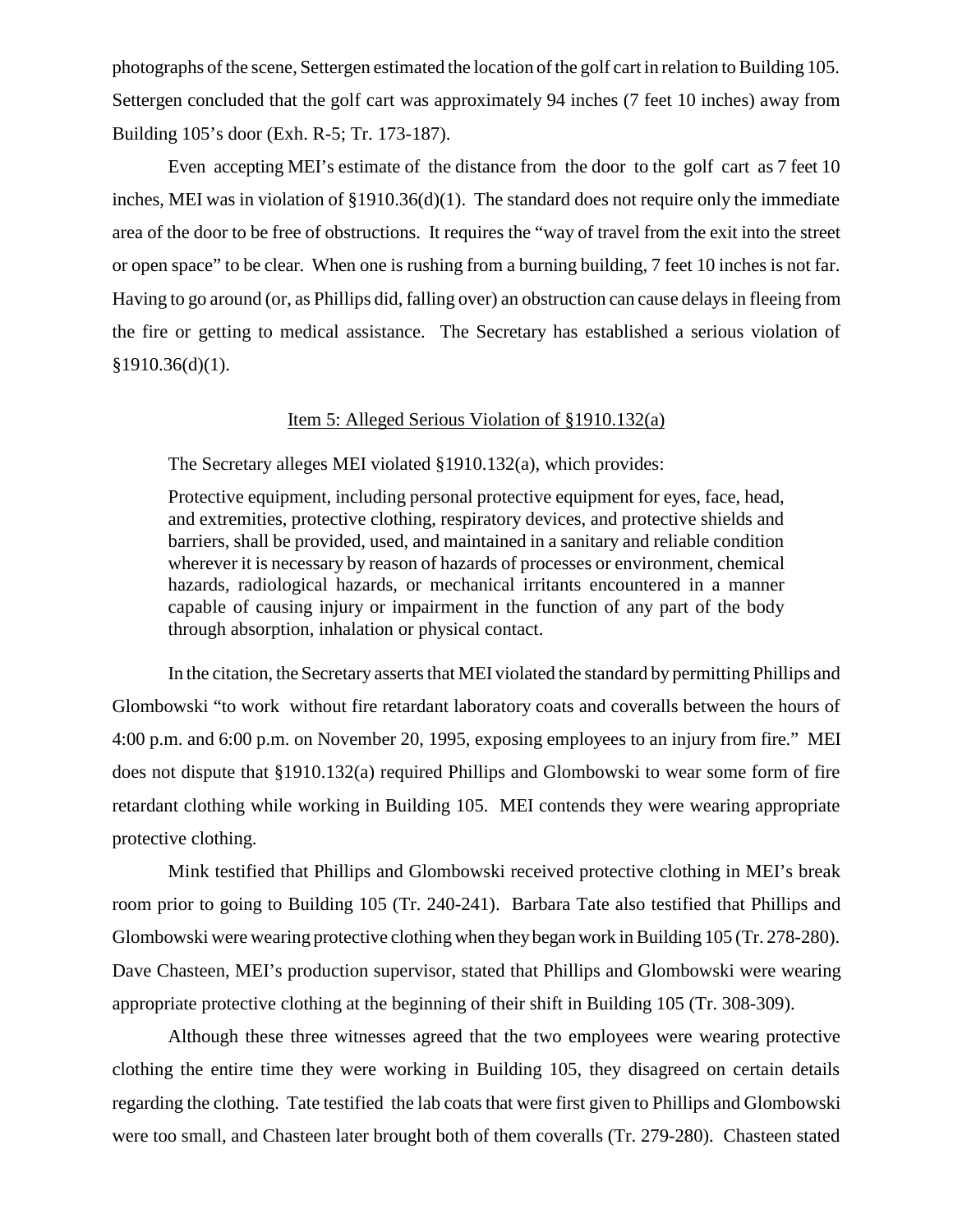he took Glombowski from Building 105 to another building to fit him with coveralls, and that Glombowski wore coveralls while Phillips wore a lab coat (Tr. 309). Mink did not recall any details about difficulty finding clothes that would fit the employees (Tr. 249).

Phillips' recollection of the events regarding the protective clothing is at odds with those of the other witnesses. He testified that when he arrived at 3:50 p.m. for the evening shift, Tate told him he would be working in Building 105, and that he needed to wear leg stats (Tr. 74-75). When Phillips arrived at Building 105, Tate, Wilkinson, and Mink were there showing Glombowski how to run one of the presses (Tr. 77). At that time Phillips and Glombowski were wearing "school clothes," jeans, and shirts. Neither of them was wearing coveralls or a lab coat (Tr. 78-79). They began running the presses. Phillips testified that "a little before the 6:00 break, Dave and Bill brought coveralls and a lab coat and some shoes" (Tr. 79). The protective clothing was too small (Tr. 79-80):

The first pair of coveralls [Chasteen] brought was too small, and he hadn't found a lab coat yet. And the shoes he brought was too small for Greg. So, he had to go look for bigger ones. And, then, whenever he came back, he had the coveralls fit and the shoes fit Greg, but the lab coat was too small. So, then when he came back at like the 6:00 break, he had a lab coat that fit.

According to Phillips, he was first wearing the coveralls at approximately 5:30 p.m., and Glombowski began wearing the lab coat during the 6:00 p.m. break  $(Tr. 96)^9$ .

The testimony of Phillip is more credible than the testimony of Tate, Mink, and Chasteen. Phillips recalls a specific, detailed chronology of events. It is reasonable to assume the details regarding the protective clothing he was given that night would make more of an impression on Phillips than it would on his co-workers. Their work at MEI was routine to them, and they would not be overly concerned with remembering the specifics of when and how two new employees were outfitted with protective clothing. Phillips, however, had been working at MEI for less than a week. All of his experiences there were new to him, and this was the first time he was required to wear protective clothing. The Secretary has established that Phillips and Glombowski were working with

<sup>9</sup> Phillips's testimony is corroborated in a statement made by former MEI employee Kimberly Grantham to Compliance Officer McGowan (Exh. C-12). Her statement is given no weight, however, because the Secretary failed to establish that it was made while she was employed with MEI, in accordance with Federal Rule of Evidence § 801(d)(2)(D). Grantham's personnel records show her last day of work was November 20, the day of the fire, and that she took personal leave until November 30, when she resigned (Exh. R-19). The typed statement that Grantham gave McGowan states at the top, "10:35 November 30 1995." However, each of the four pages of the statement are signed at the bottom "Kimberly R. Grantham 12-1-95" (Exh. C-12). No reason was given for the discrepancy in the dates, and McGowan was uncertain as to whether he was present when Grantham signed the statement (Tr. 131-132, 135). Grantham was not called as a witness. Because the December 1 date accompanies her signature and is presumably in her handwriting, it is concluded that December 1 is the date of Grantham's statement. As such, the statement was made after her employment with MEI had terminated.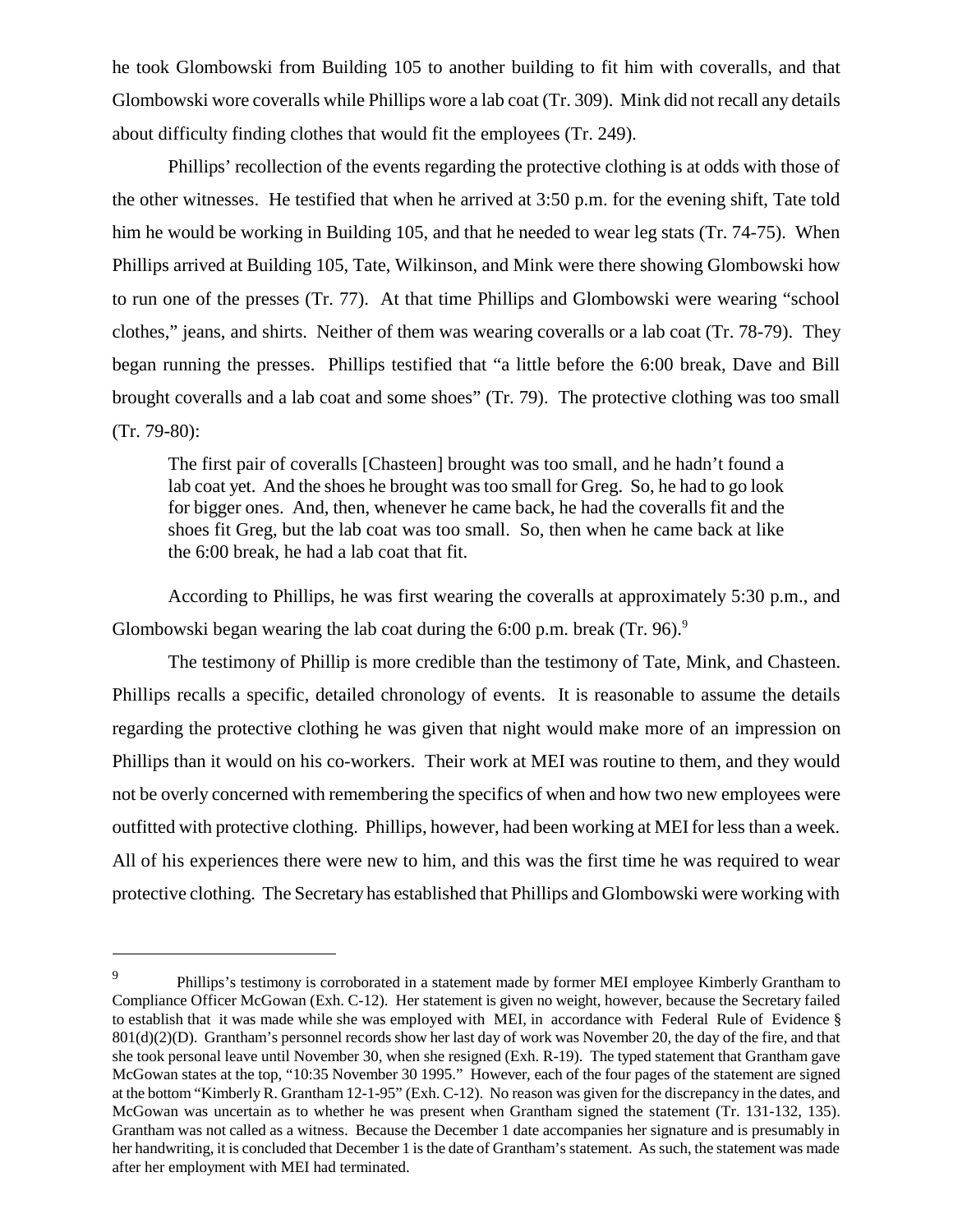the magnesium composition on the production line for at least ninety minutes on November 20 without protective clothing. Chasteen, the production supervisor, knew of this safety violation because he was the one who brought them the clothing.

The Secretary has established a serious violation of §1910.132(a).

## Item 6a: Alleged Serious Violation of §1910.132(f)

The Secretary alleges that MEI violated §1910.132(f), which provides:

The employer shall provide training to each employee who is required by this section to use PPE. Each such employee shall be trained to know at least the following:

- (i) When PPE is necessary;
- (ii) What PPE is necessary;
- (iii) How to properly don, doff, adjust, and wear PPE;
- (iv) The limitations of the PPE; and,
- (v) The proper care, maintenance, useful life and disposal of the PPE.

The Secretary alleges that MEI did not train Phillips in "how to don, doff, adjust, and wear" leg stats. Leg stats conduct electricity out of an employee's body, reducing the chance of an electrical build-up which could cause a fire (Tr. 110).

When Tate told Phillips to go to Building 105, she told him that he needed to put on leg stats

(Tr. 74). Phillips was given no further instructions regarding the leg stats (Tr. 75-76):

Q.: When [Tate] gave you the leg stats, did she show you how to put them on?

Phillips: No.

Q.: Did anybody else show you how to put them on?

Phillips: No.

Q.: Did they explain it to you?

Phillips: No.

. . .

Q.: At some point, did you get the leg stats on?

Phillips: Yes.

Q.: You just put them on--did you put them on yourself?

Phillips: Yes, I just put one around my foot and one around my ankle because there was another guy, Montez, and he had his on. I looked at how he had his on. I asked Barbara Tate how to put them on, and then she was like in a hurry to get to the building and she was like, "Put them on and meet us down there," and she took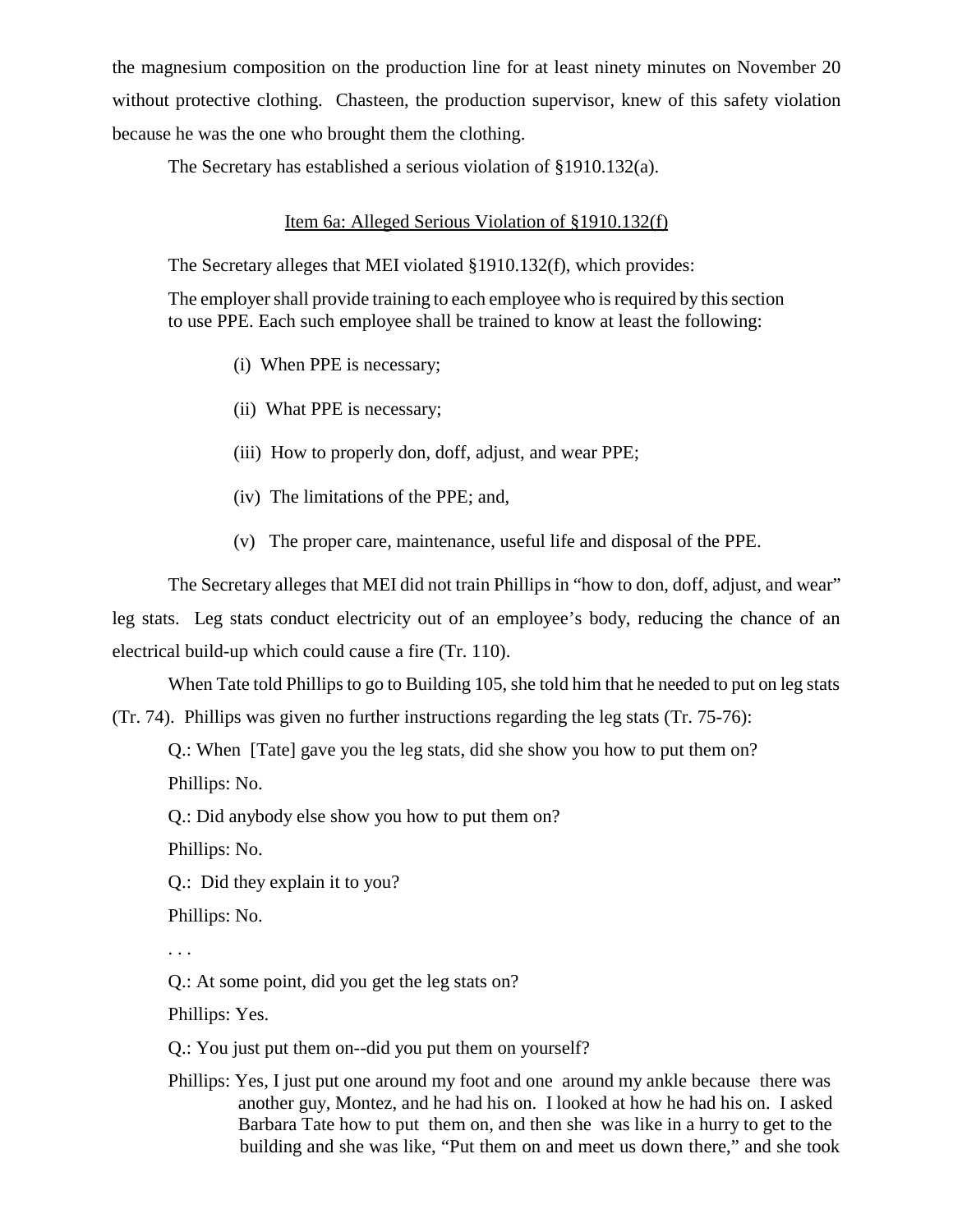off. I was looking at his feet and then I just put them on like he had them on.

Q.: After you put them on, did you test them?

Phillips: No.

Q.: Did anybody tell you to test them?

Phillips: No.

Q.: Do you know what a tester is?

Phillips: No.

The testing of leg stats after putting them on is important because, if not adjusted properly, they can fail to conduct electricity out of an employee's body (Tr. 322).

None of the other MEI employees who testified stated that he or she had demonstrated to Phillips how to put on and adjust the leg stats. Tate claimed that Grantham did so, but she testified she did not observe this (Tr. 274, 277-278).

MEI contends that Phillips was trained in the use of leg stats, and adduced a copy of checklist entitled "Employee Orientation Training Supervisor's Checklist" (Exh. R-2). The checklist states, "The following points were included as items of discussion with the above named employee about the safety aspects of his/her job." Item 7 is listed as "Static electricity control: Conductive boots/shoes, leg and wrist straps, and all-cotton clothing" (Exh. R-2). Item 7 is marked as being discussed and is dated November 14, 1995. Phillips signed the checklist.

Phillips testified that he filled out the checklist at the time he was hired, along with other paperwork: "I think we did this at the front with--what is her name--Phyllis . . . . We did a bunch of paperwork with her. We went over all that, and then we drew maps of who we wanted to contact if we got hurt and who to call" (Tr. 97). When asked if he understood all the papers that he signed, Phillips stated, "I think we went over them. We went over a bunch of papers like insurance plans and all that"(Tr. 98).

The Secretary has established that MEI committed a serious violation of §1910.132(f). Phillips was told to put on leg stats and then left to his own devices to figure out how to do it. Even when he asked for help, the supervisor was too busy to assist him. Any minimal instruction contained in the checklist was lost in the shuffle of paperwork that Phillips was given to complete on his first day. Item 6a is affirmed.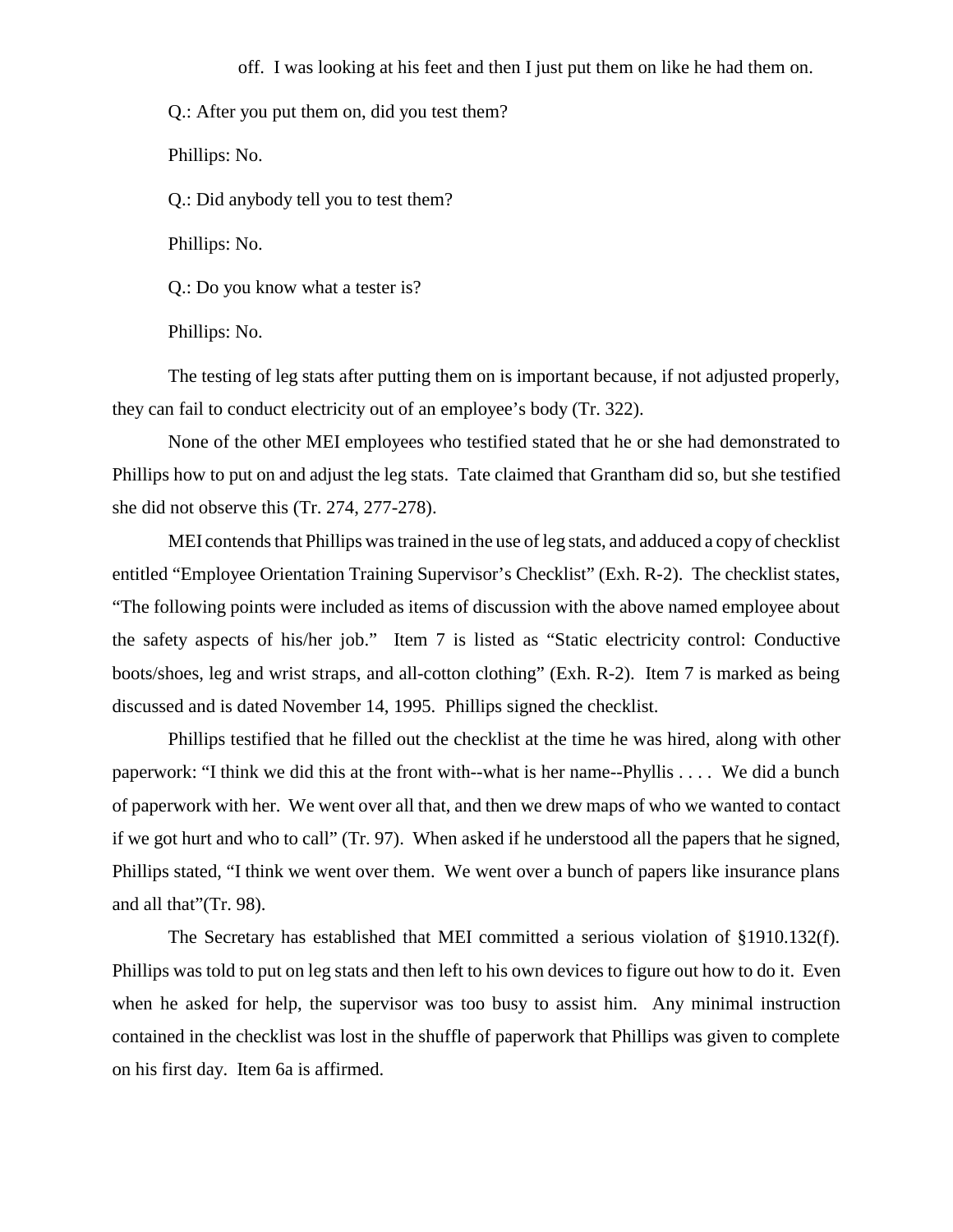#### Items 6b, 7a, and 7b: Alleged Serious Violations of the Process Safety Management Standard

The Secretary contends that MEI violated  $\S$ §1910.119(g)(1)(i), (c)(1), and (e)(1). Section 1910.119 is entitled "Process safety management of highly hazardous chemicals." As a preliminary matter, MEI contends that §1910.119 does not apply to the cited conditions.

The application section of the standard, §1910.119(a), provides:

This section applies to the following:

(i) A process which involves a chemical at or above the specified threshold quantities listed in Appendix A to this section;

(ii) A process which involves a flammable liquid or gas (as defined in 1910.1200(c) of this part) on site in one location, in a quantity of 10,000 pounds (4535.9 kg) or more . . . .

It is undisputed that MEI has none of the chemicals specified in Appendix A at its facility, nor does it have a flammable liquid or gas on site in one location, in a quantity of 10,000 pounds or more (Tr. 36-39, 139). Therefore, it would appear that §1910.119 does not apply to MEI in the instant case.

The Secretary counters that §1910.109(k) makes §1910.119 applicable to MEI. Section 1910.109 is entitled "Explosives and blasting agents." Section 1910.109(k) provides:

*Scope.* (1) This section applies to the manufacture, keeping, having, storage, sale, transportation, and use of explosives, blasting agents, and pyrotechnics . . . .

(2) The manufacture of explosives as defined in paragraph (a)(3) of this section shall also meet the requrements contained in §1910.119.

(3) The manufacture of pyrotechnics as defined in paragraph (a)(10) of this section shall also meet the requirements contained in §1910.119.

MEI qualifies as a manufacturer of explosives under §1910.109(a)(3). The citation cites only §1910.119 in items 6b, 7a, and 7b. Section 1910.109 is not referenced or otherwise mentioned.

MEI argues that §1910.119 is "unconstitutionally vague, ambiguous as applied to Respondent's business, and fails to provide fair notice to Respondent that it is governed by that regulation" (MEI's Brief, p. 27). These arguments are rejected. Section 1910.109 is headed "Explosives and blasting agents." Section 1910.119(a)(3) defines explosives. Section 1910.109(k)(2) provides that manufactures of explosives "shall also meet the requirements contained in §1910.119." It is the employer's responsibility to make itself aware of the requirements of the Act. A manufacturer of explosives, such as MEI, is on fair notice that it is required to comply with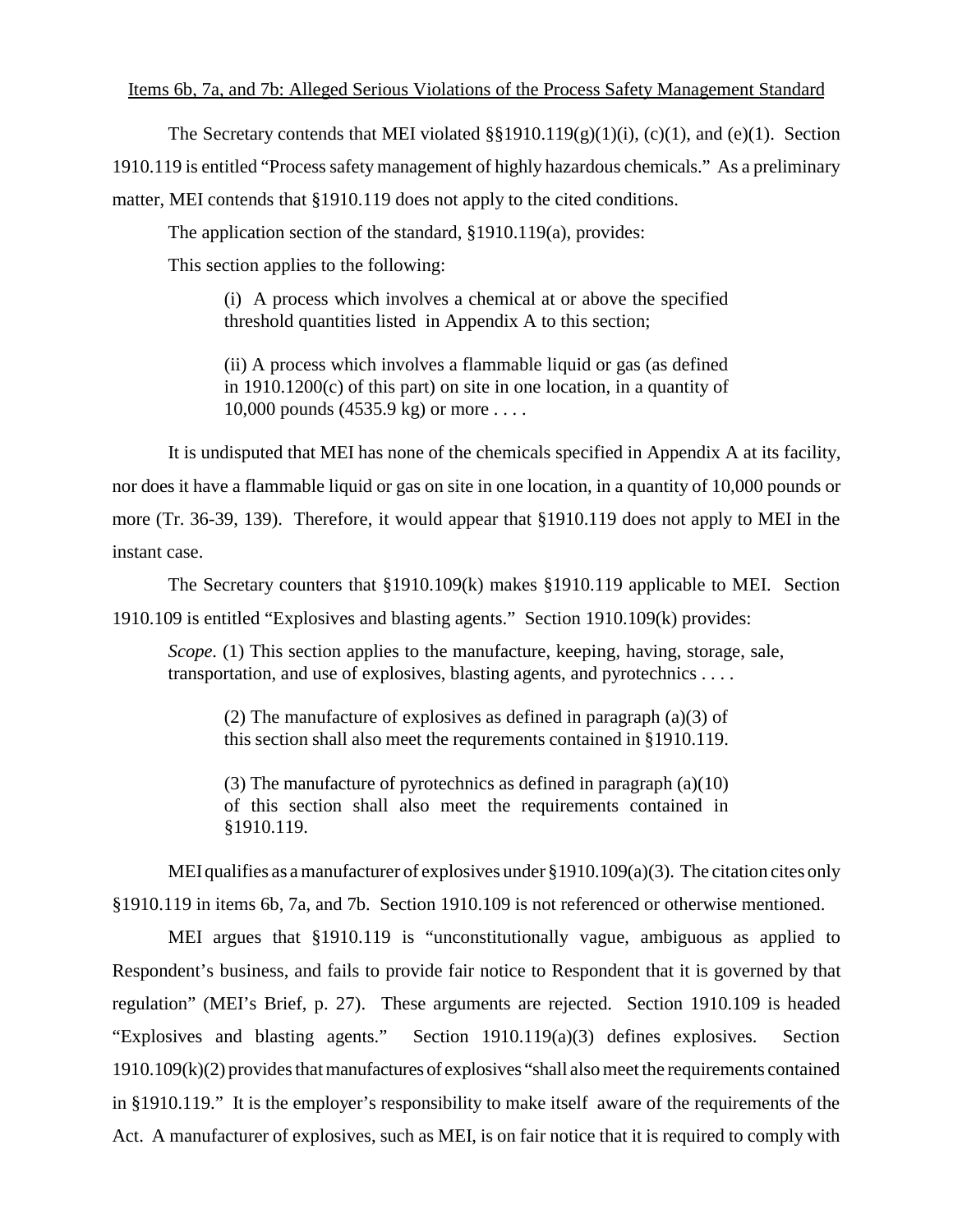§1910.119 if it reads §1910.109. Since §1910.109 addresses explosives, it is reasonable to expect a manufacturer of explosives to acquaint itself with the standard's requirements. It would have been preferable to reference §1910.109(k) in the citation and complaint, but the Secretary's failure to do so does not compromise the fair notice to MEI. Section 1910.119 applies to MEI.

# Item 6b: Alleged Serious Violation of  $\S 1910.119(g)(1)(i)$

The Secretary charges MEI with a serious violation of  $\S 1910.119(g)(1)(i)$ , which provides:

Each employee presently involved in operating a newly assigned process, shall be trained in an overview of the process and in the operating procedures as specified in paragraph (f) of this section. The training shall include emphasis on the specific safety and health hazards, emergency operations including shutdown, and safe work practices applicable to the employee's job tasks.

Phillips began working for MEI four working days before the fire. Until the day of the fire, Phillips had not worked with the magnesium composition. Any general safety training that he was given was cursory and administered while he was signing insurance forms and other paperwork.

MEI was required to give Phillips and Glombowski more specialized instruction when it assigned him to Building 105. MEI contends that Phillips and Glombowski were given written work instructions to read and sign before beginning work in Building 105 (Tr. 244-245). Phillips described the extent of his exposure to the work instructions (Tr. 77):

Barbara Tate and Kathy and Barbara Wilkinson and Greg was in there. And, they was showing Greg how to run the machine he was on, and then gave him a paper to look at.

I was sitting on the other side behind him, and they gave him a paper to look at and then they gave him a clipboard to sign. Then, he signed it and then I signed it and put the date on there and that was it.

Phillips also testified that no one trained him in the operating procedures in Building 105. When asked if anyone showed him how to operate the presses, Phillips replied, "I seen Kathy working it. I just watched her over her shoulder because Greg and Barbara were pressing powder in there, and so she was pressing them out. And, I watched her do that and then she got up and left" (Tr. 78). Mink did not explain the operation of the press to Phillips while he was watching her (Tr. 78).

The Secretary has established that MEI committed a serious violation of  $\S 1910.119(g)(1)(i)$ . MEI did not train Phillips in an overview of a newly assigned process.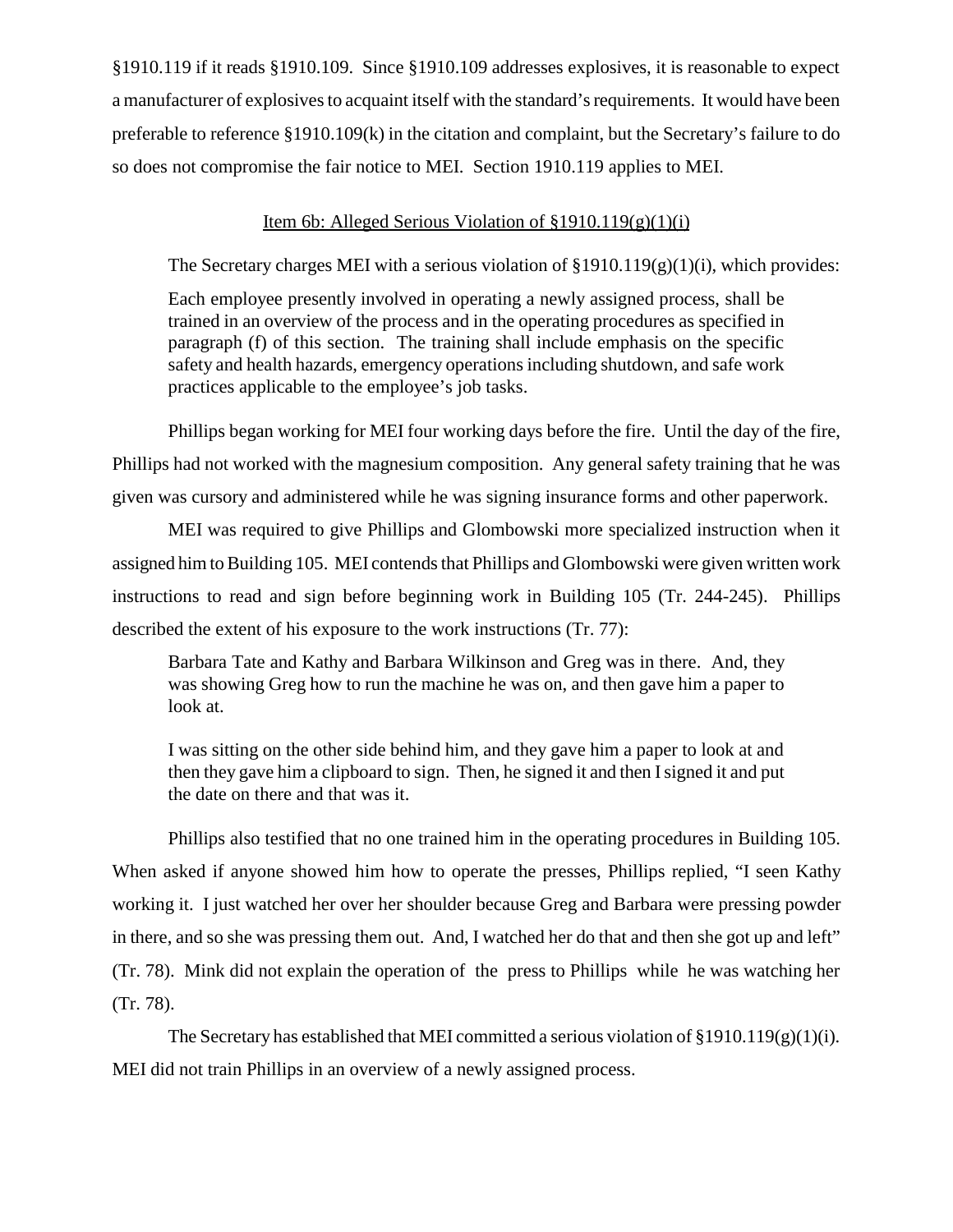## Item 7a: Alleged Serious Violation of §1910.119(c)(1)

Section 1910.119(c)(1) provides:

Employers shall develop a written plan of the action regarding the implementation of the employee participation required by this paragraph.

 Lowe, MEI's risk manager, admitted that MEI did not have a written process safety management program (Tr. 24). The Secretary has established a serious violation of this standard.

## Item 7b: Alleged Serious Violation of §1910.119(e)(1)

Section 1910.119(e)(1) provides, in pertinent part:

The employer shall perform an initial process hazard analysis (hazard evaluation) on processes covered by this standard. The process hazard analysis shall be appropriate to the complexity of the process and shall identify, evaluate, and control the hazards involved in the process. Employers shall determine and document the priority order for conducting process hazard analyses based on a rationale which includes such considerations as extent of the process hazards, number of potentially affected employees, age of the process, and operating history of the process.

The Secretary failed to establish a violation of this standard. MEI had performed a hazard analysis with respect to the ATWESS project (Exh. R-1; Tr. 57). Sections 1910.119(e)(1)(i)-(v) set out a schedule by which percentages of the analysis are to be completed. Section 1910.119(e)(1)(iv) provides, "All initial process hazards shall be completed by May 26, 1997." The fire occurred on November 20, 1995. The Secretary failed to show the portion of the hazard analysis that MEI performed was not in compliance with the schedule set out in §1910.119(e).

# Penalty Determination

The Commission is the final arbiter of penalties in all contested cases. Under § 17(j) of the Act, in determining the appropriate penalty, the Commission is required to find and give "due consideration" to (1) the size of the employer's business, (2) the gravity of the violation, (3) the good faith of the employer, and (4) the history of previous violations. The gravity of the violation is the principal factor to be considered.

MEI employed approximately 250 employees at the time of the fire (Tr. 152). The Secretary had cited MEI previously for violations of the Act (Tr. 68-70). No evidence of bad faith was adduced. The gravity of the violations was extremely high. Employees were working in close quarters in a wooden structure with a highly flammable material. All of the violated safety standards were aimed at preventing a fire hazard. The eruption of a fire under the circumstances in which the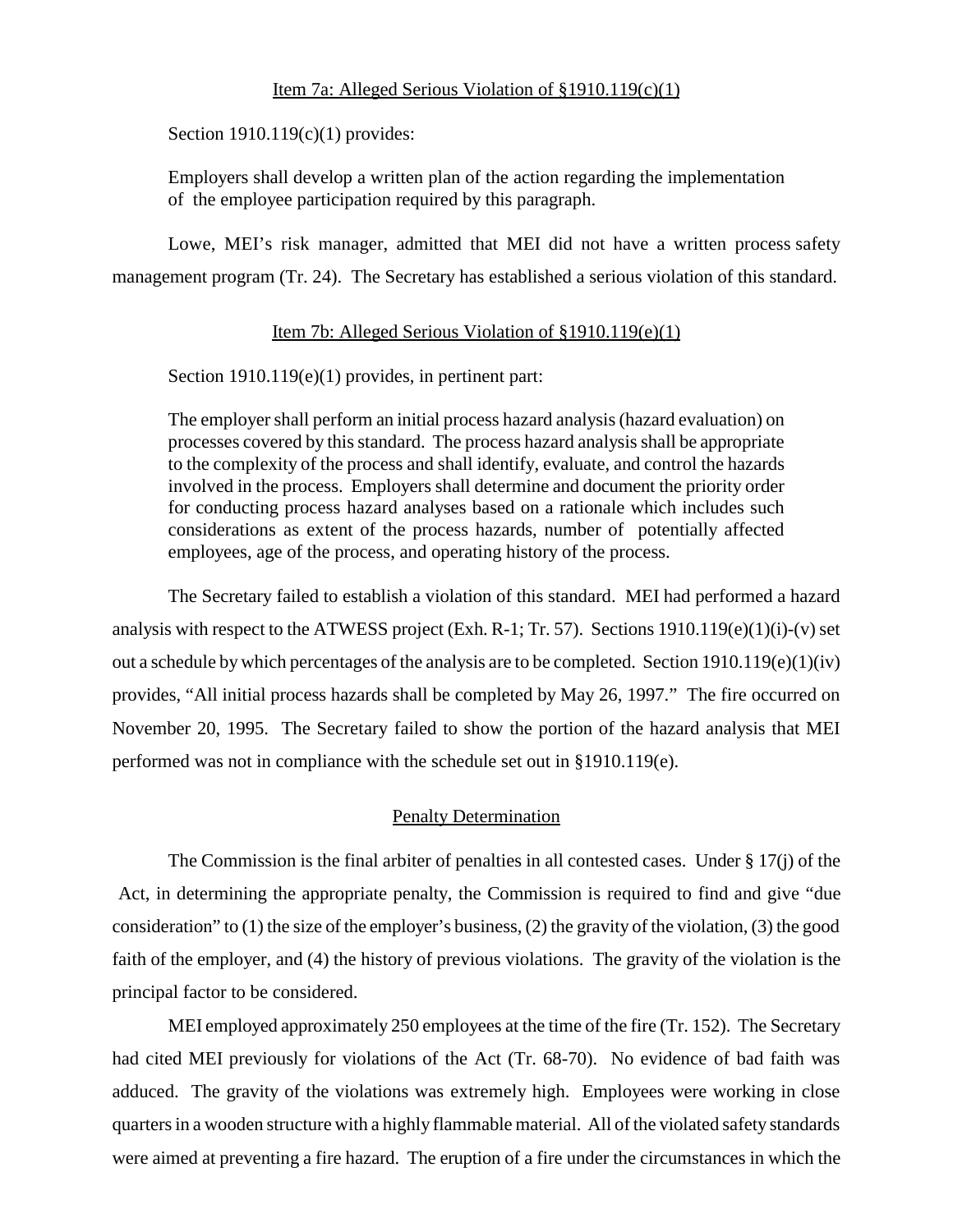employees in Building 105 were working would likely lead to catastrophic results. In the present case, two employees died and a third was critically burned in the fire.

The penalty for item 1, the violation of  $\S5(a)(1)$ , is \$5,600.00. Constructing Building 105 out of wood, when it housed a process which required the use of magnesium, created a highly hazardous environment for the employees who worked in the building.

The penalty for item 3, the violation of  $$1910.36(b)(8)$  is \$5,600.00. Having only one exit from Building 105 increased the chances of injury to the employees. The door was obstructed by flames, and visibility of the door was poor during the fire.

The penalty for item 4, in violation of  $\S$  1910.36(d)(1), is \$5,600.00. Parking the golf cart within 8 feet of the only door obstructed the emergency exit made by the employees.

The penalty for item 5, in violation of § 1910.132(a), is \$4,000.00. Phillips and Glombowski were required to work with a highly flammable material for ninety minutes to two hours without protective clothing.

The penalty for items 6a and 6b, the violations of §§ 1910.132(f) and 1910.119(g)(1)(i), is \$4,000.00. MEI failed to show Phillips how to put on a crucial piece of protective equipment, to the point of ignoring him when he directly asked for help. MEI also failed to train Phillips in the safe operation of the process to which he was assigned.

The penalty for item 7a, in violation of  $\S 1910.119(c)(1)$ , is \$2,800.00. MEI's failure to have a written plan of action for employee participation resulted in the haphazard manner in which Phillips was introduced to the work in Building 105.

# **FINDINGS OF FACT AND CONCLUSIONS OF LAW**

The foregoing decision constitutes the findings of fact and conclusions of law in accordance with Federal Rule of Civil Procedure 52(a).

### **ORDER**

Based upon the foregoing decision, it is hereby ORDERED that the items cited in the citation be disposed of as follows:

- 1. Item 1, in violation of  $\S$  5(a)(1), is affirmed and a penalty of \$5,600.00 assessed.
- 2. Item 2a, in violation of  $\S$  1910.22(a)(1), is vacated and no penalty assessed.
- 3. Item 2b, in violation of § 1910.176(c), is vacated and no penalty assessed.
- 4. Item 3, in violation of § 1910.36(b)(8), is affirmed and a penalty of \$5,600.00

assessed.